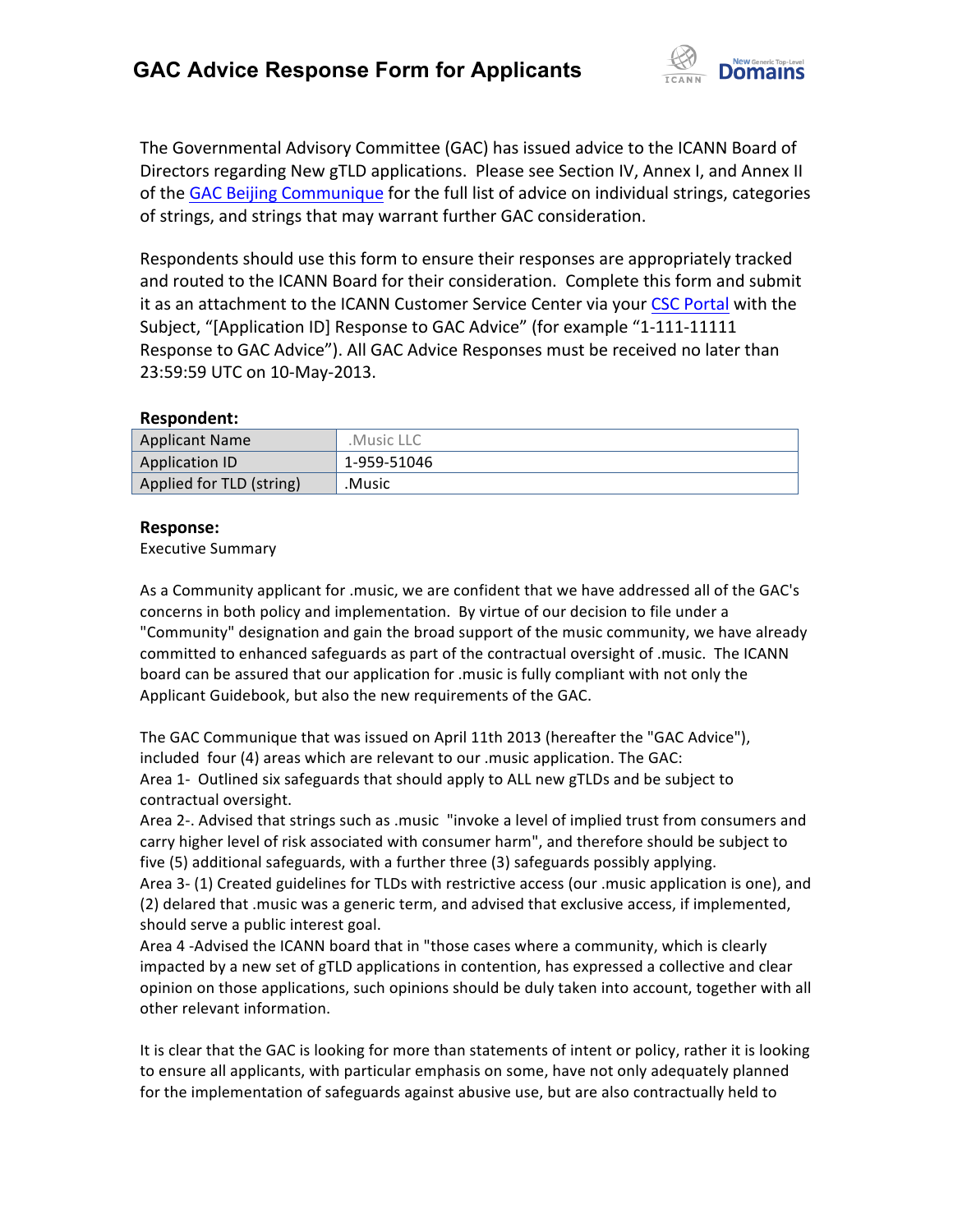

account for compliance. To underline this point, and ensure a thorough response, this document will address each of the four areas in detail below.

By way of introduction, .Music LLC., a Far Further company, as a careful, committed and diligent Community applicant for .music, is confident that we have proactively addressed all of the GAC's concerns in both policy and implementation in our original application. By virtue of our decision to file under a "Community" designation, we are already subject to tighter contractual oversight of .music. The ICANN board should be assured that our application for .music is fully compliant with not only the Applicant Guidebook, but also the Advice contained in the GAC's Beijing Communique. Our application for .music is a natural extension of our desire to serve all members of the music community through a trusted namespace that respects creative and Intellectual Property rights. We have invested over six years and substantial resources pursuing this vision and building an unprecedented level of global music community support, which encompasses millions of individual members within more than 1,000 associations in over 150 countries. We respectfully submit that the ICANN Board can have confidence in the strength and thoroughness of our application and resist any calls to delay the program or its progress.

Despite the fact that the .Music LLC. application meets the GAC criteria that are associated with the music string, we recognize that the GAC document must be discussed in the community before it can be implemented but we hope that the new gTLD process will move forward as planned and not be delayed. We therefore urge the board to withstand requests for any further changes, and or delays.

Area 1: Six safeguards that apply to all new gTLDs

In Annex I, page 7 of the GAC Advice, the GAC identifies six (6) safeguards for for all new gTLD applicants. Each of these is described below, accompanied by our explanation for meeting or exceeding each:

1- Whois verification and checks. We fully meet/exceed this requirement. We have detailed in our response to Q28.4 additional measures we will take on our own initiative to promote Whois accuracy. These measures are exactly what the GAC has requested under this requirement.

2- Mitigating Abuse Activity: We fully meet/exceed this requirement. We define as "abuse" the use of domain names for any of the following activities:

- • Spam
- Phishing
- Pharming
- Distribution of malware
- Fast flux hosting
- Botnets
- Distribution of child pornography
- Online sale or distribution of illegal pharmaceuticals.
- Intellectual Property Violation
- Copyright Violation

We have already gone one step further than most applicants, and planned for the implementation of a service that will help detect abusive activity in near real-time, and mitigate it in a consistent and automated manner. We are one of the first adopters of Architelos'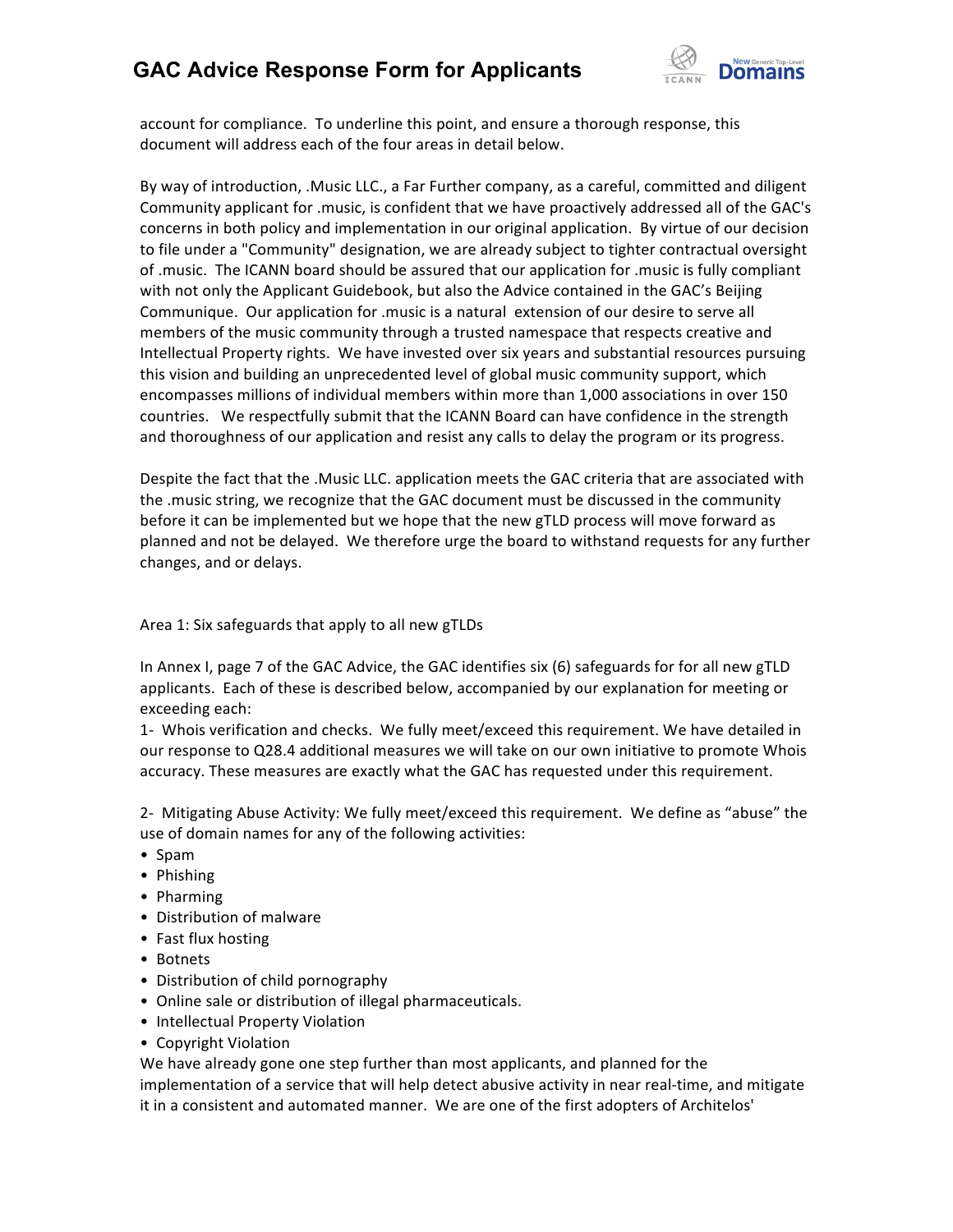

NameSentry Abuse Detection and Mitigation service (www.architelos.com/namesentry). This service, provided by a neutral 3rd party, was specifically designed for the abuse policies and procedures of Far Further's .Music LLC.

3- Security Checks. We fully meet/exceed this requirement. While the GAC's advice here is that registries "periodically" conduct an analysis to see if their domains are being used for abusive purposes, our use of NameSentry ensures that we are ALWAYS scanning our .music TLD to detect any abusive activity within near real-time. The NameSentry service will also automatically match up the abusive domain with the sponsoring registrar and send out a notification asking for resolution of the matter within 12 hours. Since NameSentry will be integrated with our Trouble Ticketing system, a queue will be created for each such instance. If within 12 hours the registrar has not resolved the issue, per our policy we will place the domain on "serverhold". A complete record of every instance will therefore be kept both in our Trouble Ticketing system as well as in NameSentry.

4- Documentation: We fully meet/exceed this requirement. We will perform an audit of a statistical sample of the whois record on an at least twice yearly basis. In addition, our use of NameSentry ensures the availability of an audit trail for every instance of a security threat (due to abuse domain registrations) and our actions. This level of documentation and transparency is unprecedented in current gTLDs, but we believe it demonstrates our commitment to serving our community.

5- Making and handling Complaints: We fully meet/exceed this requirement. As we stated above and in our answer to the Applicant Guidebook Q 28.4 we provide a mechanism for 3rd party complaints about inaccurate Whois. We also will have and publish on our website a single point of contact for complaints related to abuse or illegal use. Lastly, will oversee Registrant Accreditation Criteria and help evaluate enforcement mechanisms, including appeal procedures to ensure the protection of intellectual property rights in the .music TLD.

6- Consequences: We fully meet/exceed this requirement. Our answers to the Applicant Guidebook Q.28 are very clear with regards to consequences for validated breach of the Acceptable Use Policy, providing inaccurate or false Whois data, and other illegal activity. In each of these cases, the sponsoring registrar and its reseller is given 12 hours to investigate the activity further and either take down the domain name by placing the domain name on hold or by deleting the domain name in its entirety or providing a compelling argument to the registry to keep the name in the zone. If the registrar (reseller) has not taken the requested action after the 12-hour period (i.e., is unresponsive to the request or refuses to take action), the Registry will place the domain on "serverHold".

GAC Area I: Five additional safeguards for TLDs with implied levels of consumer trust

In Annex I, Category 1, of the GAC Advice, the GAC identifies five (5) additional safeguards for a new category of strings including .music. These require:

1- That registry operators include in their Acceptable Use Policy the requirement that registrants comply with all applicable laws.

2- That registrants be notified at the time of registration of the above requirement.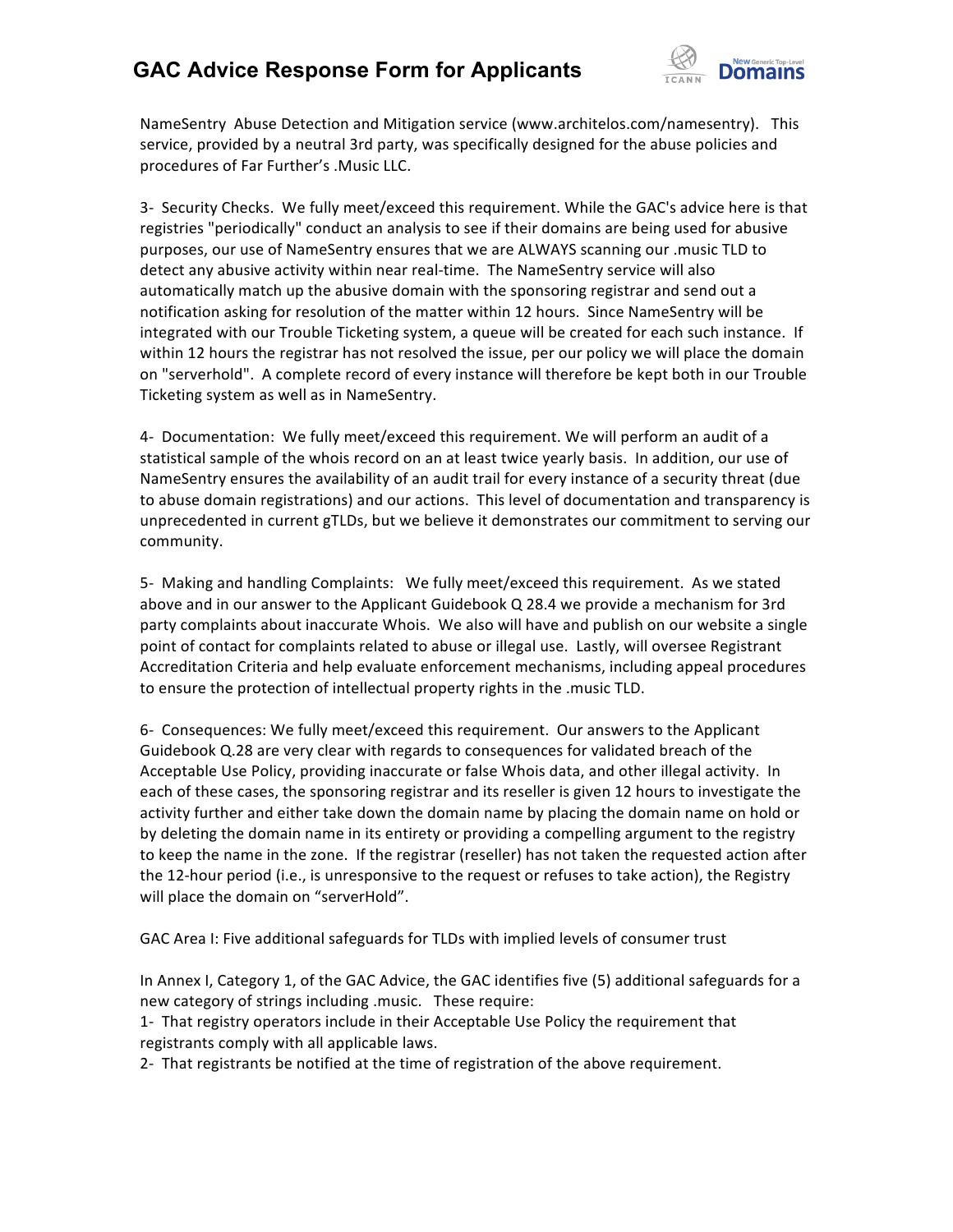

3- That Registry operators will require that registrants who collect and maintain sensitive health and financial data to implement appropriate security measures, as defined by applicable laws and industry standards.

4- That registries establish a working relationship with appropriate regulatory, or industry selfregulatory bodies, including developing a strategy to mitigate risk of fraudulent and illegal activities.

5- That Registry operators require registrants to provide and maintain an up-to-date single point of contact for notifications of complaints or abuse, and for registry operators to maintain in their place of business, the contact details for appropriate regulatory or self-regulating bodies.

The first two requirements are fully met. Far Further's .Music LLC. application specifies that "eligible registrants may register domains in compliance with the Registrant Agreement and its Acceptable Use Policy." In our answer to the Applicant Guidebook's Q.20.e.3, we clearly state that the Registrant Agreement is "presented during the registration process, this agreement will require registrant compliance with the dotMusic Registry rules and Acceptable Use Policy." Our Acceptable Use Policy is reproduced in its entirety in our answer to Q. 28.2 and clearly delineates the types of activities that constitute "abuse" and the repercussions associated with an abusive domain name registration. We also state that this policy is to be incorporated into the Registry-Registrar Agreement, whereby each ICANN-Accredited Registrar must agree to pass through the Acceptable Use Policy to its Resellers (if applicable) and ultimately to the TLD registrants. (Please refer to a copy of our answer attached)

The third requirement is not applicable to .music. The nature of the .music string is different from financial services or health related strings. Our eligibility criteria helps ensure that only members of the music community are allowed to register. These registrants are not likely to collect sensitive health or financial data. We also have specific policies such as Privacy, Data Protection, and even Identity and Access Management amongst others, which are detailed in our answers to Q.30.a.2, of the Applicant Guidebook. (Please refer to a copy of our answer attached) 

The fourth requirement is fully met. In our application for .music, we have established various mechanisms for cooperating with appropriate regulatory bodies, as well as the inclusion of a community representative regulatory body, the Policy Advisory Board (PAB). For example, the Acceptable Use Policy may be triggered through a variety of channels to mitigate the risk of fraudulent or illegal activity, including, among other things, community member complaint, private complaint, public alert, government or enforcement agency outreach, and the ongoing monitoring by the Registry or its partners. In all cases, we or our designees will alert Registry's registrar partners about any identified threats, and will work closely with them to bring offending sites into compliance.

The fifth requirement is fully met. Stated another way, this element requires: (a) Whois accuracy, and (b) an additional field in the Whois for capturing registrant contact details for complaints or abuse. With regards to:

(a) we recognize the importance of an accurate, reliable, and up-to-date WHOIS database to governments, law enforcement, intellectual property holders and the public as a whole and are firmly committed to complying with all of the applicable WHOIS specifications for data objects, bulk access, and lookups as defined in Specifications 4 and 10 to the Registry Agreement. In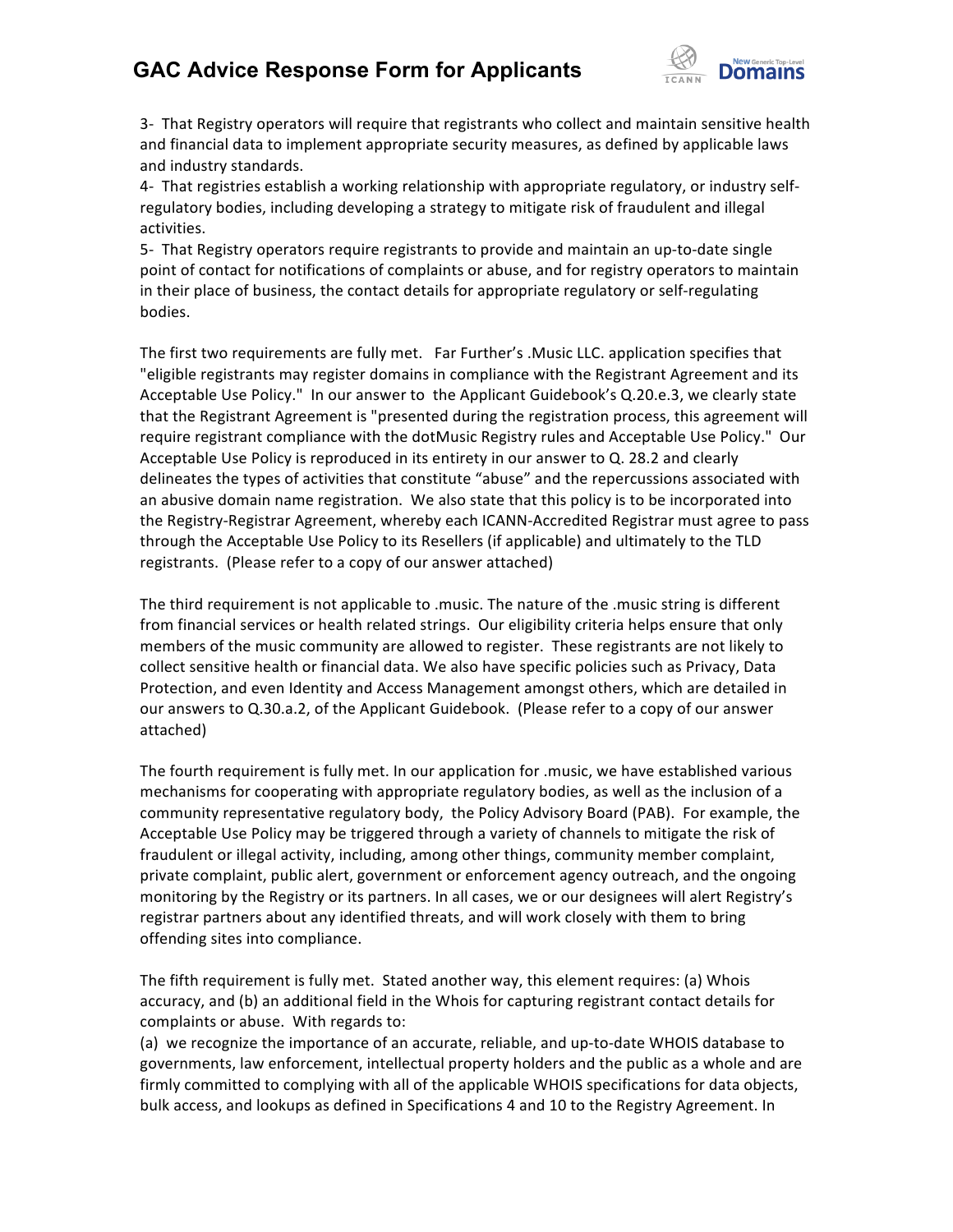

addition, our Whois Service is compliant with all relevant RFCs including 3912. In addition, we have detailed in our response to the Applicant Guidebook Q28.4 additional measures we will take on our own initiative to promote Whois accuracy. These measures include a mechanism whereby third parties can submit complaints about inaccurate whois directly to the Applicant, as well as a manual review of a random sample of Whois information, no less than twice per year. (b) our Whois architecture is flexible and has the capability of handling additional fields, such as an abuse point of contact. Regardless of the number of additional fields, the key aim is an accurate Whois database. Our application includes measures well beyond what is contractually required, and should demonstrate our commitment to maintaining an accurate Whois database.

(Please refer to a copy of our answer attached)

# AREA 3 - Restricted or exclusive access to a generic gTLD

Restricted acess: Access to .music is governed by a set of eligibilty rules. Potential domain registrants must be members of, or affiliated with, at least one organization in the music community. Domain registrations may be accepted, but will not resolve until the registrant's membership credentials have been verified. This will require verification of relevant membership data during the registration process. This membership will be crosschecked with the relevant member organization. Verification of continued membership is required for renewal, to ensure ongoing eligibility.

Exclusive access: Although the GAC has identified a .music application as one limited by exclusive access, this is a different application than ours. The FarFurther application is open to all those who belong to the community as described in our application.

# AREA 4 - Recognizing Community Support

Far Further's .Music LLC. application is currently in contention with seven (7) other applicants. The contending applicants can be categorized as portfolio applicants (Donuts, TLDH, Radix, Famous Four), large Internet companies (Amazon, Google), and another start-up who has chosen to file under a community designation (DotMusic / CGR E-Commerce Ltd).

Prior to submitting our application, we spent years working with representatives from within the worldwide music community to develop policies for creative rights protections and membership requirements that not only serve the common interest of the global music community and meet ICANN's guidelines, but also are balanced with the needs of the internet user and music consumers. In 2011 Far Further's .Music LLC engaged with representative members of the global music community for the opportunity to represent the music community and to submit a music application on its behalf. After a number of companies, including the other community applicant, went through a thorough vetting process, the community representatives chose to endorse Far Further's .Music LLC. Since then we have continued to receive endorsements from 60 international music-related organizations. These include worldwide music-focused cultural organizations, international musician's unions, music educator's organizations, musical instrument manufacturers, international music distributors, music rights and licensing organizations, independent and major record companies, musicians,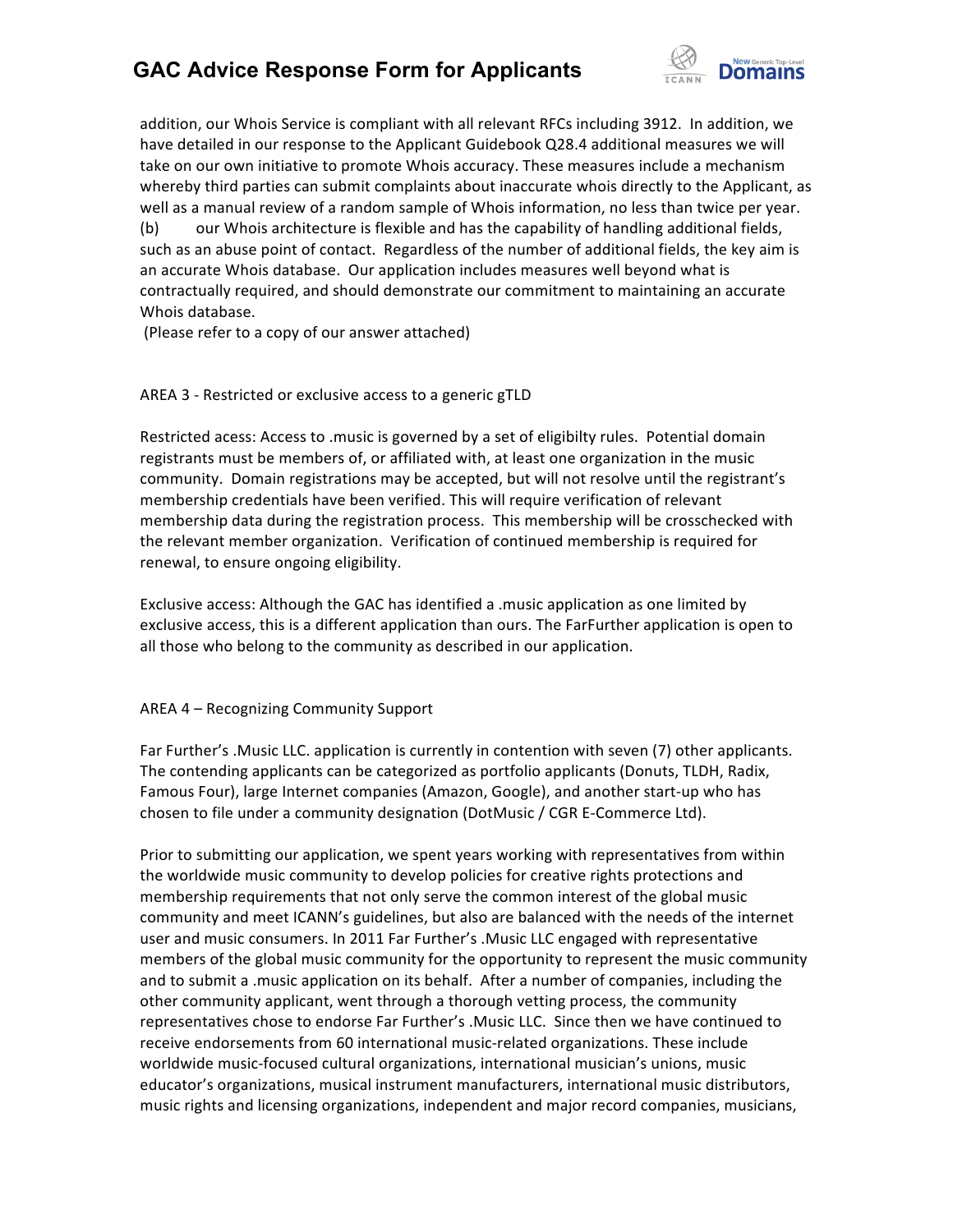

artists, songwriters, music publishers, "DIY" participants and other organizations representing both commercial and non-commercial stakeholders in the music community. For the full list please see http://www.farfurther.com/global-community-support.html

Without question, the music community will be impacted by a .music gTLD. Our mission is to ensure that this is a positive impact by fostering the long term survival and enjoyment of the art in the digital medium by protecting the creative rights of those who make their livelihood from the creation, performance, education and production of music. There is clear and collective support of .Music LLC's application from the music community, as there is no other .music applicant who can claim the number and scale of national and international music organizations as supporters.

# SUMMARY

We have spent significant time and resources to proactively meet and in many cases exceed both ICANN's and even the GAC's expectations of new gTLD applicants. We have designed a registry that is stable and secure, with innovative policies and implementation mechanisms to ensure a safe and secure user experience. We encourage the board to acknowledge the good faith we and many other applicants exercised in believing and participating in the multistakeholder process that culminated in the Applicant Guidebook. The process resulted in new protections for communities, consumers and trademark holders. While new recommendations for protections are always welcome, and the .music application addresses these new recommendations, the discussions of these new issues should occur in parallel with application processing. We therefore urge the board to resist delaying the program while new protections are discussed.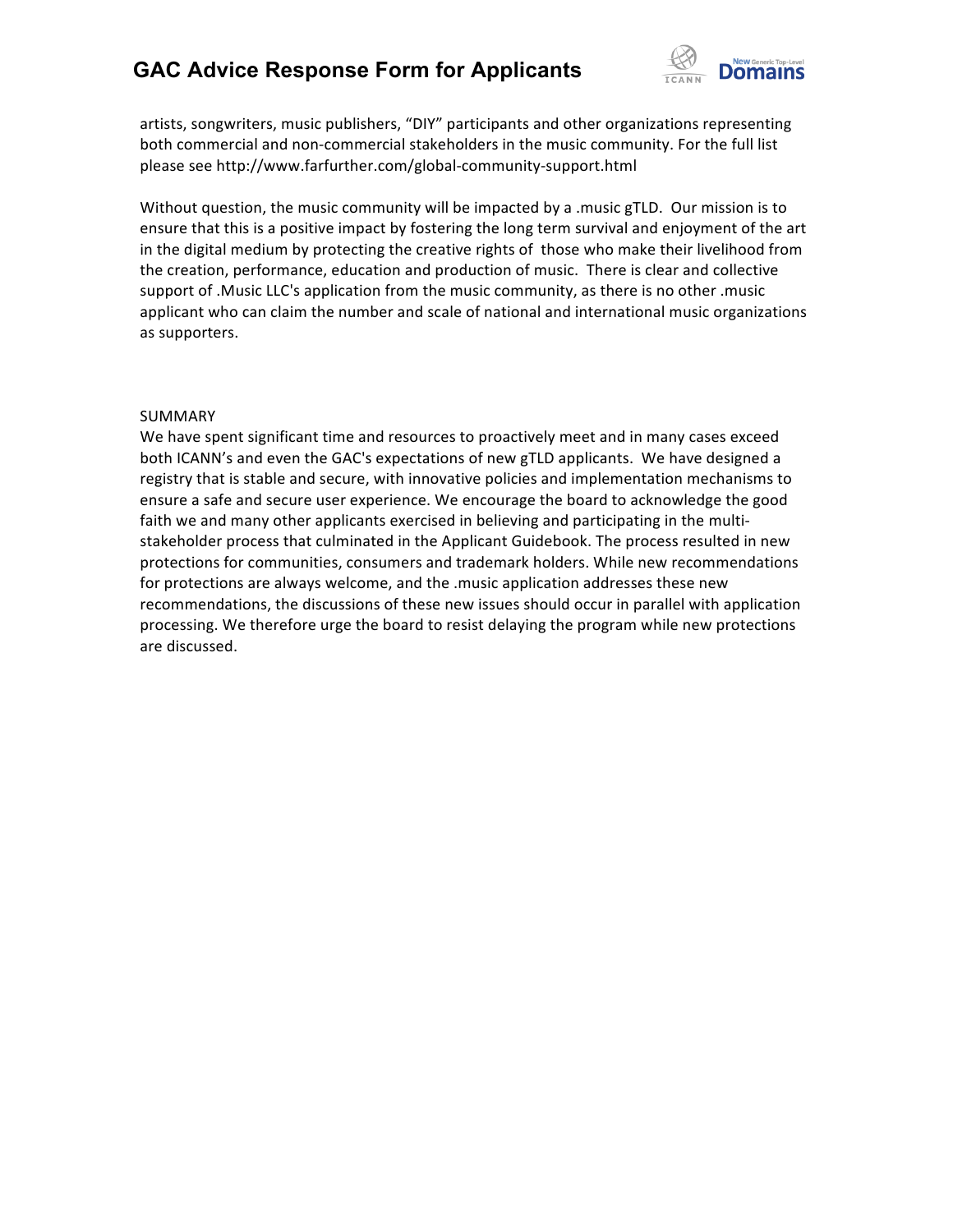**20(e). Provide a description of the applicant's intended registration policies in support of the community-based purpose of the applied-for gTLD.**

e) Please provide a complete description of the applicant's intended registration policies in support of the community-based purpose of the applied-for gTLD. The .music TLD will be a restricted domain space where second level .music domain names can be registered by eligible individuals, businesses and not-for-profit entities all around the globe. The following policies and mechanisms will be used to ensure support of the community-based purpose of the .music TLD: 1.Music Association⁄Organization membership: Potential domain registrants must be members of or affiliated with at least one Member Organization of the Global Music Community. Domain registrations may be accepted, but will not resolve until the registrant's membership credentials have been verified. This will require verification of relevant membership data during the registration process. This membership will be crosschecked with the relevant Member Organization. Verification of continued membership is required for renewal, to ensure ongoing eligibility. 2. Registrant Agreement: Presented during the registration process, this agreement will require registrant compliance with the dotMusic Registry rules and Acceptable Use Policy (for details see Q28). 3. Qualified Registrars and Member based Resellers: .music domains will only be available via ICANN accredited registrars (and their resellers) with demonstrated technical capability who have agreed to comply with .music's Registry-Registrar Agreement. In order to ensure strict compliance with .music policy and offer the greatest opportunities to our community, the dotMusic registry will encourage Member Organizations of the GMC to become accredited resellers In addition, .music will operate as a global registry from inception. Formatting flexibility is required to accommodate bandwidth constraints that may be experienced in the developing world. Accordingly, the dotMusic Registry will not mandate any particular formatting or usage. Reserved Names: dotMusic Registry will reserve the following classes of domain names, which will not be available to registrants via the Sunrise or subsequent periods: • The reserved names required in Specification 5 of the new gTLD Registry Agreement. • The geographic names required in Specification 5 of the new gTLD Registry Agreement, and as per our response to Question 21. See our response to Question 22 ("Protection of Geographic Names") for details. • The registry operator will reserve its own name and variations thereof, and registry operations names (such as nic.music, and registry.music,), so that we can point them to our Web site. Reservation of the registry operator's names was standard in ICANN's past gTLD contracts. • We will also reserve names related to ICANN and Internet standards bodies (iana.music, ietf.music, www.music, etc.), for delegation of those names to the relevant organizations upon their request. Reservation of this type of name was standard in ICANN's past gTLD contracts. The list of reserved names will be public prior to the launch of the Sunrise period. Premium Names: • The dotMusic Registry will also designate a set of "premium names," which will be set aside for distribution via special mechanisms. Premium names have been a standard feature of TLD rollouts since 2005. The list of premium names will be public prior to the launch of the Sunrise period. •Premium names will be distributed by application only. Applicants would be required to describe how the intended use of a given premium name will result in demonstrable benefits to the .music community. The policies and procedures for receipt, review, and award of premium name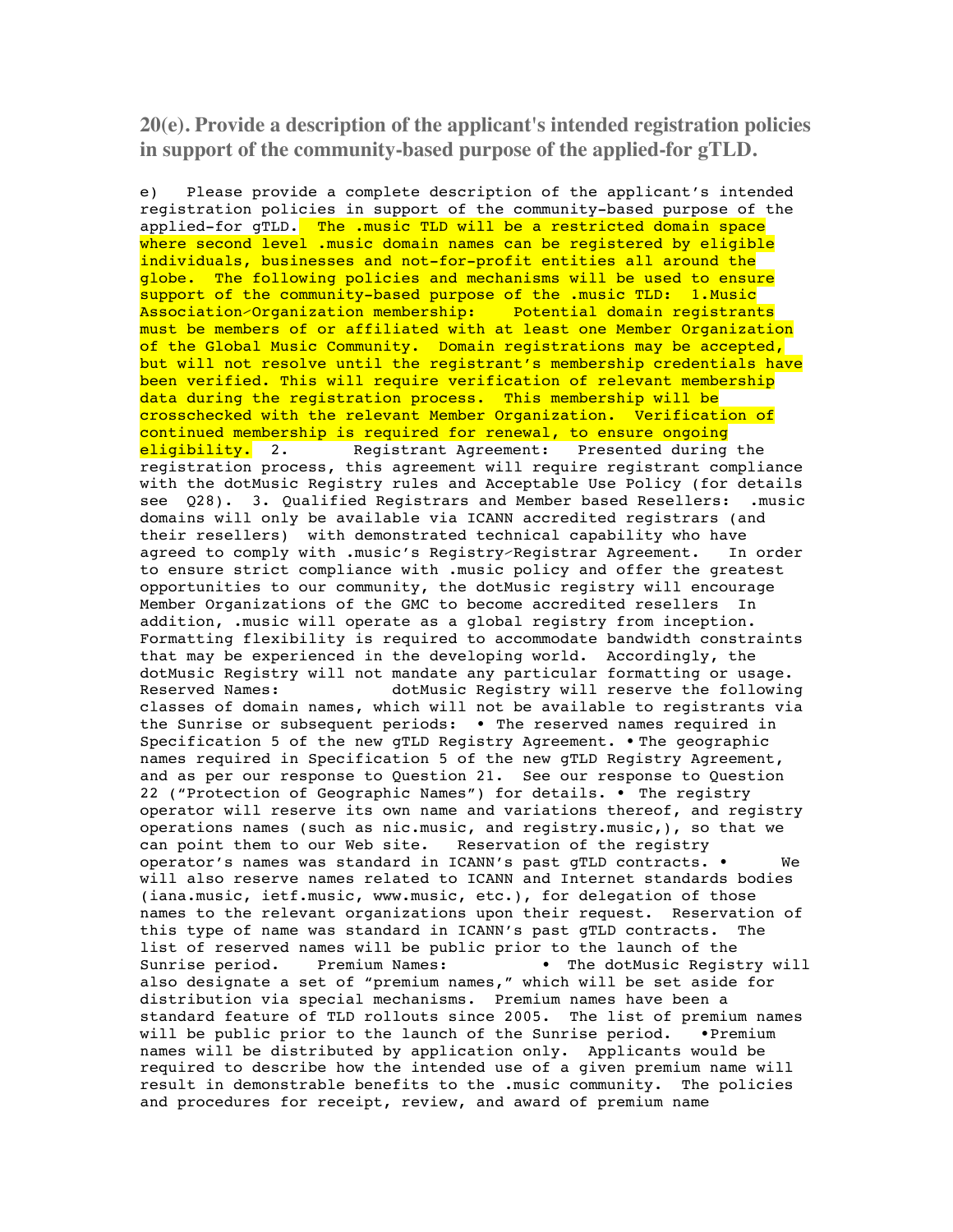applications will be based on input from the PAB and will be posted on the dotMusic Registry web site in advance. The rules to ensure transparency, integrity and in the distribution of names, include but<br>are not limited to: a. Strict prohibition of all employees of Strict prohibition of all employees of the dotMusic Registry operator, and its contractors, against bidding in auctions or having any ownership or interest in a premium name applicant. b. Use of the Trademark Clearinghouse during General Availability (Trademark Claims Service) for an additional 60 days, for notifications of new registrations only where the string is a complete match with a filing in the Trademark Clearinghouse. Dispute Resolution Mechanisms: • • Registrants and rights holders will have access to several dispute mechanisms. These are fair and transparent processes to adjudicate claims to domain names, and they also protect registrants against reverse domain hijacking. • Names registered in the Sunrise Period will be subject to a Sunrise Dispute Policy. This policy and procedure will be in effect for a finite time period, to provide special protection of qualified trademark rights. Please see our response to Question 29 ("Rights Protection Mechanisms") for full details. • As required by ICANN, .music domains will be subject to the Uniform Dispute Resolution Policy (UDRP). Please see our response to Question 29 ("Rights Protection Mechanisms") for full details. • As required by ICANN, .music domains will also be subject to the Universal Rapid Suspension (URS) policy. Please see our answer to Question 29 ("Rights Protection Mechanisms") for full details. • We will provision systems to take in and administrate cases as per ICANN's Registrar Transfer Dispute Resolutions Policy (http:⁄⁄www.icann.org⁄en⁄transfers⁄dispute-policy-12jul04.htm). This process will allow registrars to protect registrants by filing disputes about inter-registrar transfers that they believe were unauthorized or improperly executed. • MEDRP: .music will support the Music Eligibility Dispute Resolution Procedure. This dispute mechanism will be available to members of the .music community and end-users to file claims against registrants of the .music domain for violations of the .music eligibility and use community rules and policies. We will select an adjudication service from the list of ICANN approved arbitrators to facilitate MEDRP claims (please see Q28 and Q29 for further details). Eligibility: who is eligible to register a second-level name in the gTLD, and how will eligibility be determined. - Potential domain registrants must be members of or affiliated with at least one Member Organizations of the Global Music Community. Domain registrations may be accepted, but will not resolve until the registrant's membership credentials have been verified. Please see the "Proposed .music Registration Process" attachment in our answer to Q48 for a step-bystep visual depiction of the process. Should the registrant fail to meet the eligibility criteria, they risk the suspension and ultimately deletion or loss of their domain name. Verification of continued membership is required for renewal, to ensure ongoing eligibility. Name selection: what types of second-level names may be registered in the gTLD. - Please see the Reserve Name policy detailed above. - Please see the Reserve Name policy detailed above. Beyond these, eligible registrants may register domains in compliance with the Registrant Agreement and its Acceptable Use Policy. Content⁄Use: what restrictions, if any, the registry operator will impose on how a reqistrant may use its reqistered name. Registrants must hold valid rights to all materials displayed on and⁄or distributed through their specific site. Please see Q28 for details on .music's Acceptable Use Policy. The dotMusic registry will be regularly monitored potential violations and also provide a robust abuse reporting process for such violations noticed by others. Should the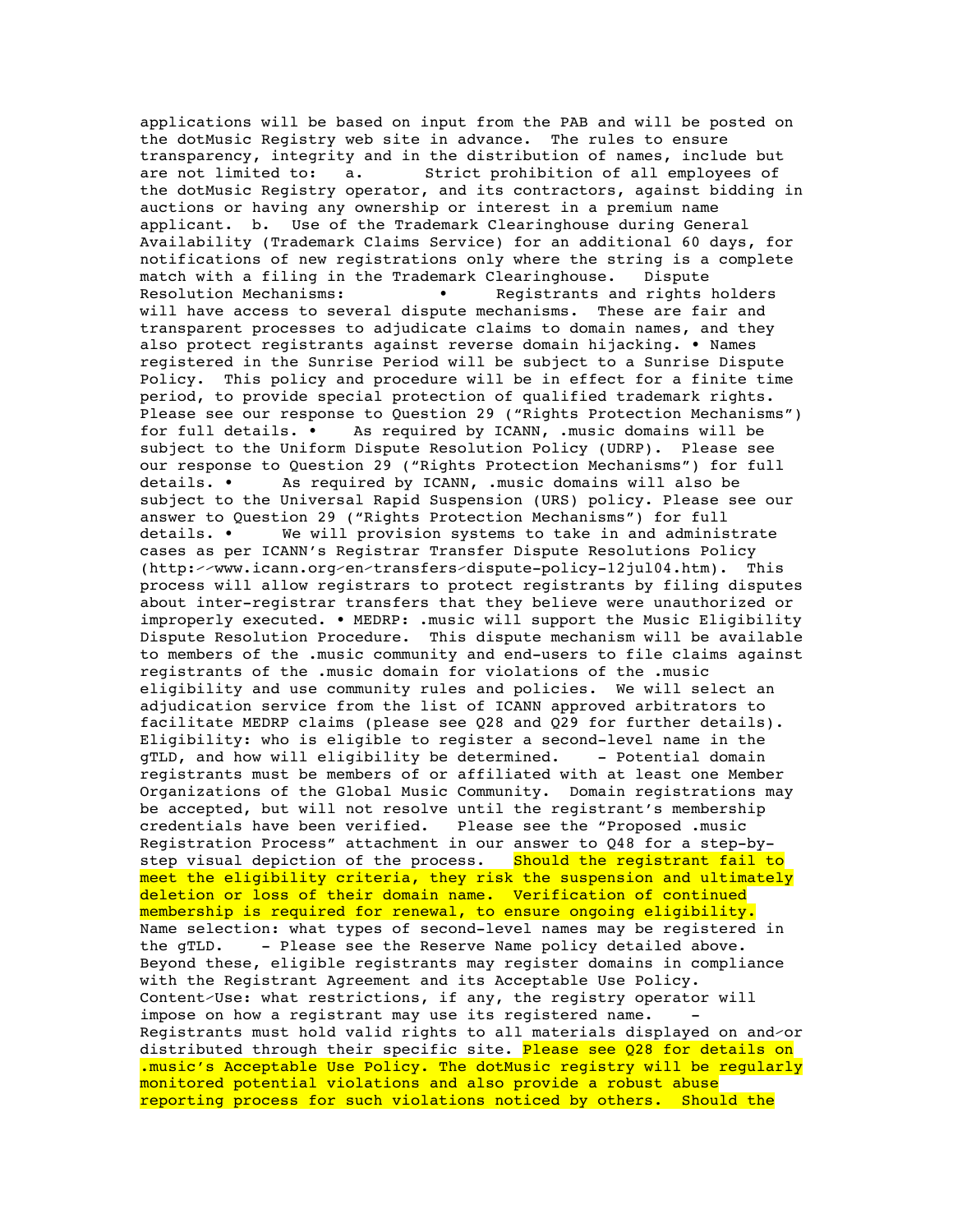registrant be found in violation, they risk the suspension and ultimately deletion or loss of their domain name. Enforcement: what investigation practices and mechanisms exist to enforce the policies above, what resources are allocated for enforcement, and what appeal mechanisms are available to registrants. - The .music Registry⁄Registrar and the Registrant Agreements will include extensive monitoring, enforcement (up to and including take downs) as well as appeal provisions. Monitoring o The .music TLD will be monitored by online scanning tools such as those that search for keywords that are commonly used to identify the availability of music distributed without appropriate authorization or in violation of intellectual property rights. Suspected abuse from such automated search tools will flag an analyst from our abuse team (see Q28) who will then access and review the website to confirm the abuse. Neustar will enable .music analysts to suspend domain names as required. o The dotMusic Registry will also use Abuse Mitigation Services to monitor, detect and mitigate domain name abuses (se Q29) Enforcement and Appeal o Registrants in violation of the Registrant Agreement risk the suspension and ultimately deletion or loss of their domain name. o As detailed in our answer to Q28, failure to comply with the Registry/Registrar agreement will result in loss or revocation of<br>registrar accreditation. o The dotMusic Registry will use stan The dotMusic Registry will use standard dispute mechanisms (see Q28 and Q29), such as UDRP, URS etc. However, in the case of serious allegations of failure to meet community member eligibility requirements, we have created a MEDRP (Music Community Eligibility Dispute Resolution Procedure). This dispute mechanism will be arbitrated by a third party approved by ICANN such as WIPO and will be binding on all parties (provisions will be named in the Registrant Agreement). Disputes may be initiated by community members or endusers; however, there will be reasonable limitations developed on the filing of disputes to prevent abuse of the mechanism. Please see our answer to Q20(b) under "Accountability mechanisms of the applicant to the community" for additional details on appeal procedures.

**28. Abuse Prevention and Mitigation**

28.1 Abuse Prevention and Mitigation

Strong abuse prevention of a new gTLD is an important benefit to the internet community. .music and its registry operator and back-end registry services provider, Neustar, agree that a registry must not only aim for the highest standards of technical and operational competence, but also needs to act as a steward of the space on behalf of the Internet community and ICANN in promoting the public interest. Neustar brings extensive experience establishing and implementing registration policies. This experience will be leveraged to help .music combat abusive and malicious domain activity within the new gTLD space.

One of those public interest functions for a responsible domain name registry includes working towards the eradication of abusive domain name registrations, including, but not limited to, those resulting from:

Illegal or fraudulent actions • Spam • Phishing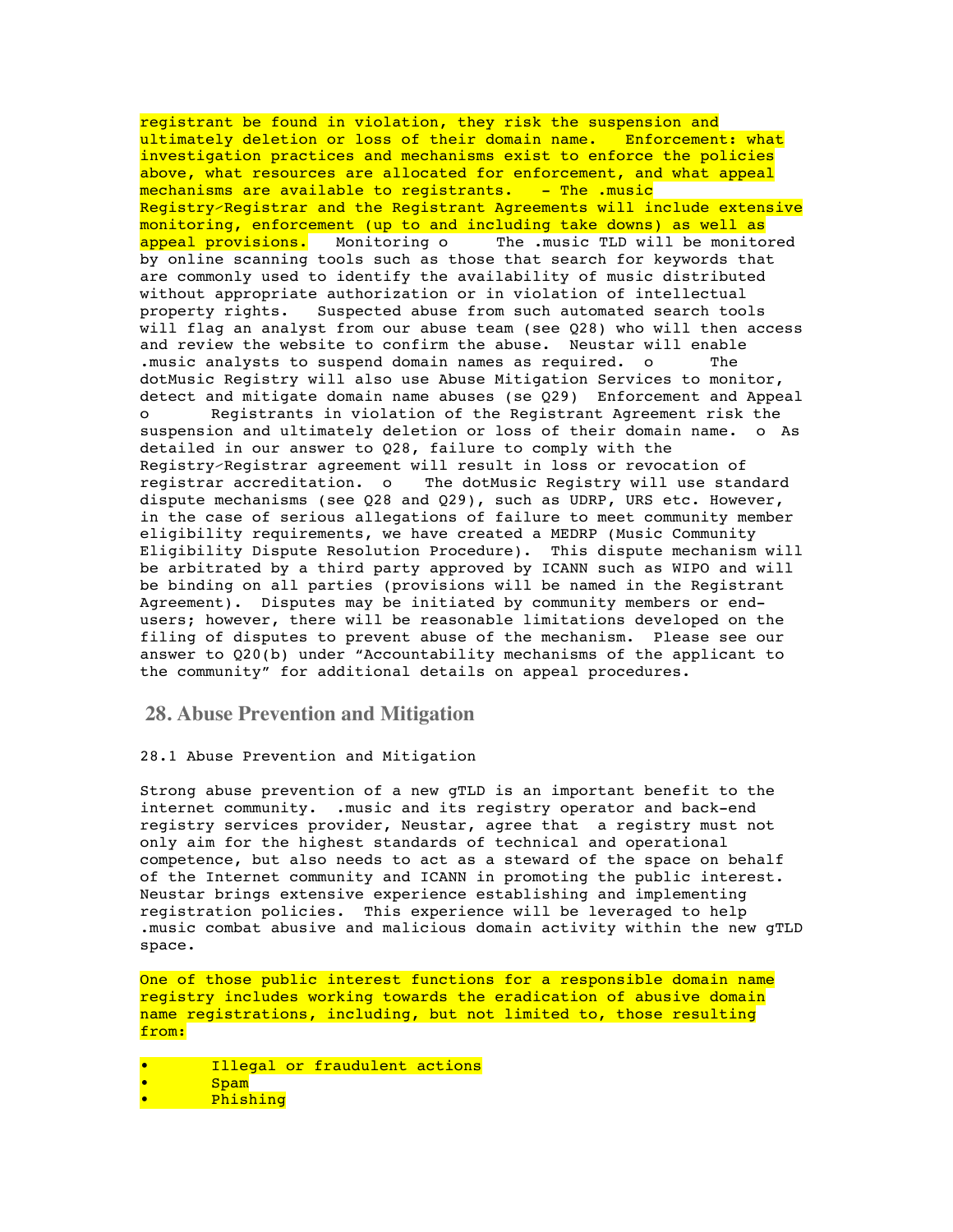| Pharming                                                |
|---------------------------------------------------------|
| Distribution of malware                                 |
| Fast flux hosting                                       |
| <b>Botnets</b>                                          |
| Distribution of child pornography                       |
| Online sale or distribution of illegal pharmaceuticals. |
| Intellectual Property Violation                         |
| Copyright Violation                                     |

More specifically, although traditionally botnets have used Internet Relay Chat (IRC) servers to control registry and the compromised PCs, or bots, for DDoS attacks and the theft of personal information, an increasingly popular technique, known as fast-flux DNS, allows botnets to use a multitude of servers to hide a key host or to create a highlyavailable control network. This ability to shift the attacker's infrastructure over a multitude of servers in various countries creates an obstacle for law enforcement and security researchers to mitigate the effects of these botnets. But a point of weakness in this scheme is its dependence on DNS for its translation services. By taking an active role in researching and monitoring these sorts of botnets, .music's partner, Neustar, has developed the ability to efficiently work with various law enforcement and security communities to begin a new phase of mitigation of these types of threats.

Policies and Procedures to Minimize Abusive Registrations

A Registry must have the policies, resources, personnel, and expertise in place to combat such abusive DNS practices. As .music's registry provider, Neustar is at the forefront of the prevention of such abusive practices and is one of the few registry operators to have actually developed and implemented an active "domain takedown" policy. We also believe that a strong program is essential given that registrants have a reasonable expectation that they are in control of the data associated with their domains, especially its presence in the DNS zone. Because domain names are sometimes used as a mechanism to enable various illegitimate activities on the Internet often the best preventative measure to thwart these attacks is to remove the names completely from the DNS before they can impart harm, not only to the domain name registrant, but also to millions of unsuspecting Internet users.

Removing the domain name from the zone has the effect of shutting down all activity associated with the domain name, including the use of all websites and e-mail. The use of this technique should not be entered into lightly. .music has an extensive, defined, and documented process for taking the necessary action of removing a domain from the zone when its presence in the zone poses a threat to the security and stability of the infrastructure of the Internet or the registry.

## Abuse Point of Contact

As required by the Registry Agreement, .music will establish and publish on its website a single abuse point of contact responsible for addressing inquiries from law enforcement, its community members and the public related to malicious and abusive conduct. .music will also provide such information to ICANN prior to the delegation of any domain names in the TLD. This information shall consist of, at a minimum, a valid e-mail address dedicated solely to the handling of malicious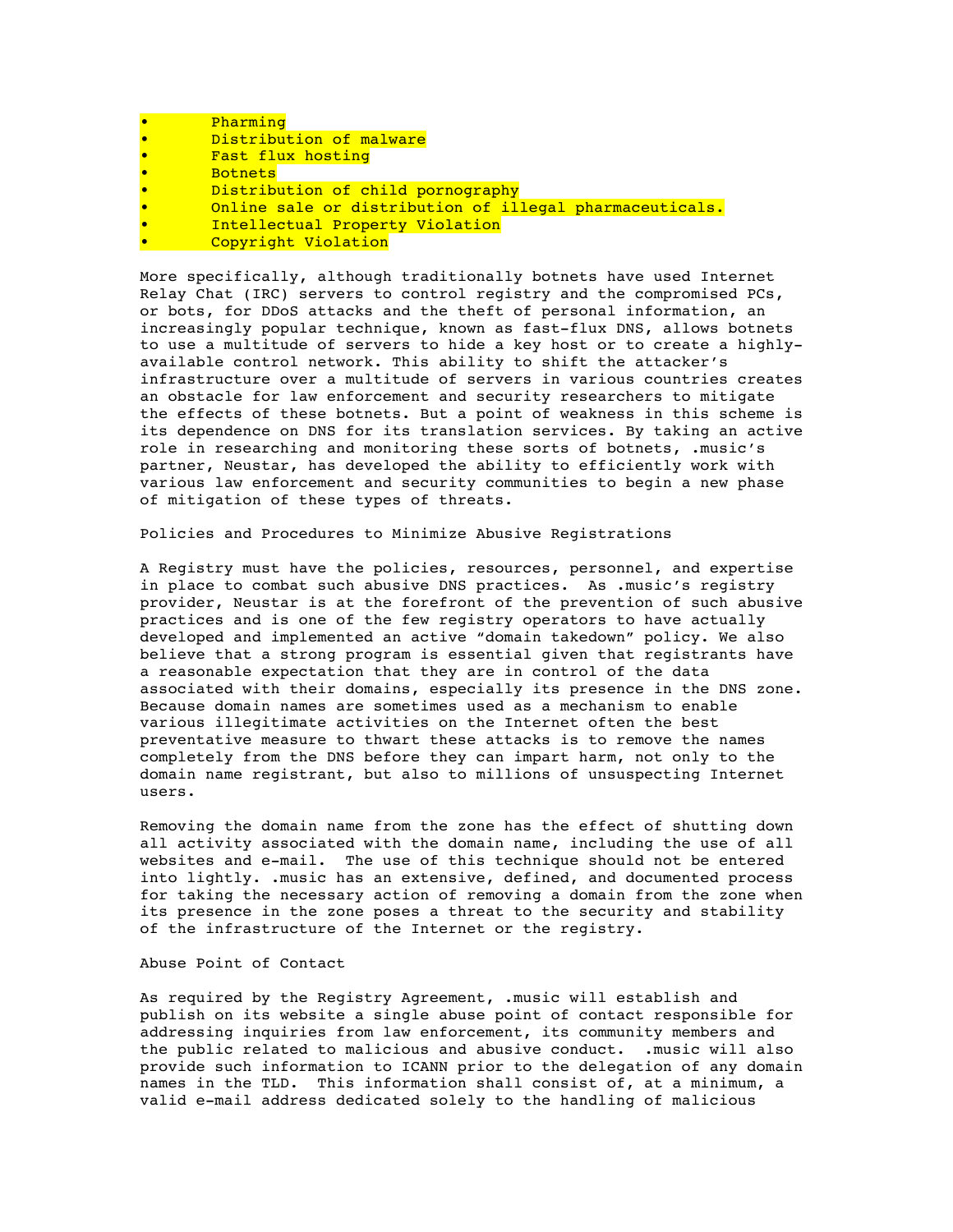conduct complaints, and a telephone number and mailing address for the primary contact. We will ensure that this information will be kept accurate and up to date and will be provided to ICANN if and when changes are made. In addition, with respect to inquiries from ICANN-Accredited registrars, our registry services provider, Neustar, shall have an additional point of contact, as it does today, handling requests by registrars related to abusive domain name practices.

### 28.2 Policies Regarding Abuse Complaints

One of the key policies each new gTLD registry will need to have is an Acceptable Use Policy that clearly delineates the types of activities that constitute "abuse" and the repercussions associated with an abusive domain name registration. In addition, the policy will be incorporated into the applicable Registry-Registrar Agreement and reserve the right for the registry to take the appropriate actions based on the type of abuse. This will include locking down the domain name - preventing any changes to the contact and nameserver information associated with the domain name, placing the domain name "on hold" rendering the domain name non-resolvable, transferring to the domain name to another registrar, and⁄or in cases in which the domain name is associated with an existing law enforcement investigation, substituting name servers to collect information about the DNS queries to assist the investigation.

The dotMusic Registry will adopt an Acceptable Use Policy that clearly defines the types of activities that will not be permitted in the TLD and reserves the right of the Applicant to lock, cancel, transfer or otherwise suspend or take down domain names violating the Acceptable Use Policy and allow the Registry where and when appropriate to share information with law enforcement. Each ICANN-Accredited Registrar (even in the case of a sole registrar model) must agree to pass through the Acceptable Use Policy to its Resellers (if applicable) and ultimately to the TLD registrants. Below is the Registry's initial Acceptable Use Policy that we will use in connection with .music.

the dotMusic Registry Acceptable Use Policy

This Acceptable Use Policy gives the Registry the ability to quickly lock, cancel, transfer or take ownership of any .music domain name, either temporarily or permanently, if the domain name is being used in a manner that appears to threaten the stability, integrity or security of the Registry, or any of its registrar partners – and⁄or that may put the safety and security of any registrant or user at risk. The process also allows the Registry to take preventive measures to avoid any such criminal or security threats.

The Acceptable Use Policy may be triggered through a variety of channels, including, among other things, community member complaint, private complaint, public alert, government or enforcement agency outreach, and the on-going monitoring by the Registry or its partners. In all cases, the Registry or its designees will alert Registry's registrar partners about any identified threats, and will work closely with them to bring offending sites into compliance.

The following are some (but not all) activities that will be subject to rapid domain compliance: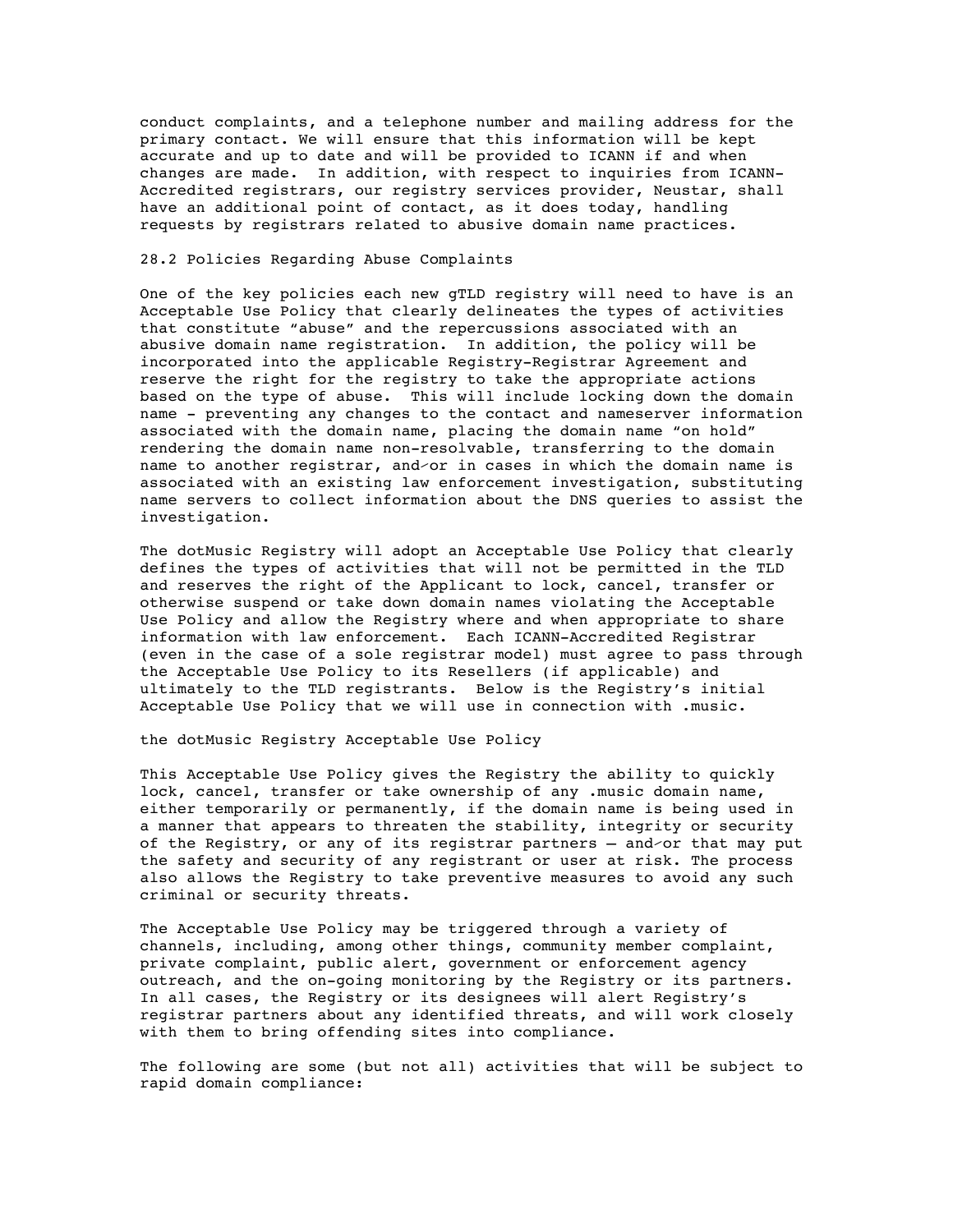Phishing: the attempt to acquire personally identifiable information by masquerading as a website other than .musicʹs own.

Pharming: the redirection of Internet users to websites other than those the user intends to visit, usually through unauthorized changes to the Hosts file on a victim's computer or DNS records in DNS servers.

Dissemination of Malware: the intentional creation and distribution of "malicious" software designed to infiltrate a computer system without the owner's consent, including, without limitation, computer viruses, worms, key loggers, and Trojans.

Fast Flux Hosting: a technique used to shelter Phishing, Pharming and Malware sites and networks from detection and to frustrate methods employed to defend against such practices, whereby the IP address associated with fraudulent websites are changed rapidly so as to make the true location of the sites difficult to find.

Botnetting: the development and use of a command, agent, motor, service, or software which is implemented: (1) to remotely control the computer or computer system of an Internet user without their knowledge or consent, (2) to generate direct denial of service (DDOS) attacks.

Malicious Hacking: the attempt to gain unauthorized access (or exceed the level of authorized access) to a computer, information system, user account or profile, database, or security system.

• Child Pornography: the storage, publication, display and⁄or dissemination of pornographic materials depicting individuals under the age of majority in the relevant jurisdiction.

• Community Abuse Considerations: The dotMusic Registry will create a safe TLD in .music by actively monitoring and and combating copyright infringement, cybersquatting, typo-squatting and any other domain name and registration based abusive practices. They will also actively monitor and combat the harder abuse instances that plague the music industry in the online world. These are defined as copyright infringement that results from P2P sharing, illegal digital distribution, along with any and all types of Intellectual Property infringement involving the DNS.

The Registry reserves the right, in its sole discretion, to take any administrative and operational actions necessary, including the use of computer forensics and information security technological services, among other things, in order to implement the Acceptable Use Policy. In addition, the Registry reserves the right to deny, cancel or transfer any registration or transaction, or place any domain name(s) on registry lock, hold or similar status, that it deems necessary, in its discretion; (1) to protect the integrity and stability of the registry; (2) to enforce the requirements of community membership and acceptable use (3) to comply with any applicable laws, government rules or requirements, requests of law enforcement, or any dispute resolution process; (4) to avoid any liability, civil or criminal, on the part of Registry as well as its affiliates, subsidiaries, officers, directors, and employees; (5) per the terms of the registration agreement or (6) to correct mistakes made by the Registry or any Registrar in connection with a domain name registration. Registry also reserves the right to place upon registry lock, hold or similar status a domain name during resolution of a dispute.

Taking Action Against Abusive and⁄or Malicious Activity

The Registry is committed to ensuring that those domain names associated with abuse or Malicious conduct in violation of the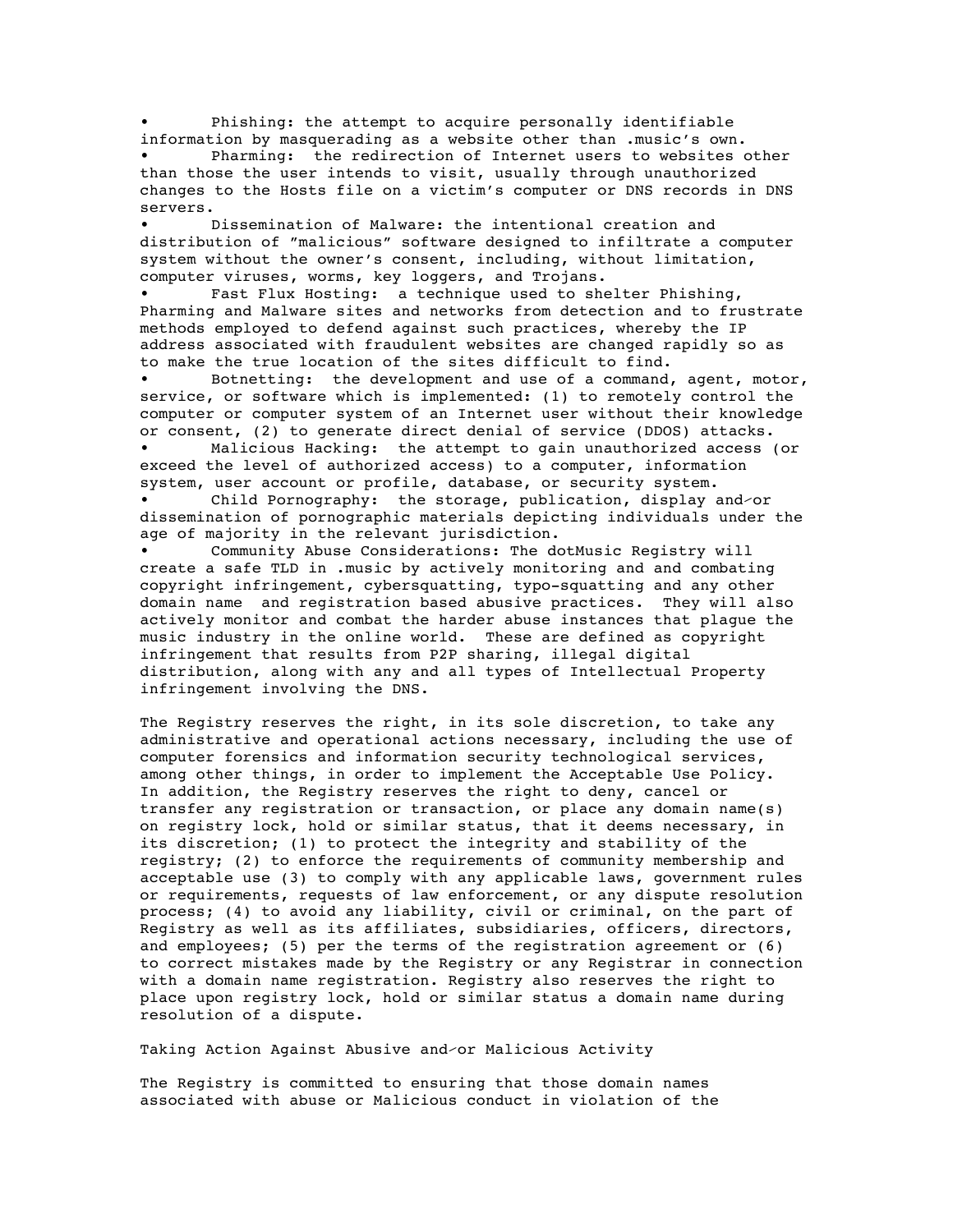Acceptable Use Policy are dealt with in a timely and decisive manner. These include taking action against those domain names that are being used to threaten the stability and security, the community requirements of the TLD, or is part of a real-time investigation by law enforcement.

Once a complaint is received from a trusted source, third-party, or detected by the Registry, the Registry will use commercially reasonable efforts to verify the information in the complaint. If that information can be verified to the best of the ability of the Registry, the sponsoring registrar and the relevant reseller will be notified and be given 12 hours to investigate the activity and either take down the domain name by placing the domain name on hold or by deleting the domain name in its entirety or providing a compelling argument to the Registry to keep the name in the zone. If the registrar (reseller) has not taken the requested action after the 12-hour period (i.e., is unresponsive to the request or refuses to take action), the Registry will place the domain on "ServerHold". Although this action removes the domain name from the TLD zone, the domain name record still appears in the TLD WHOIS database so that the name and entities can be investigated by law enforcement should they desire to get involved. Coordination with Law Enforcement

With the assistance of Neustar as its back-end registry services provider, .music can meet its obligations under Section 2.8 of the Registry Agreement where required to take reasonable steps to investigate and respond to reports from law enforcement and governmental and quasi-governmental agencies of illegal conduct in connection with the use of its TLD. The Registry will respond to legitimate law enforcement inquiries within one business day from receiving the request. Such response shall include, at a minimum, an acknowledgement of receipt of the request, Questions or comments concerning the request, and an outline of the next steps to be taken by .Music for rapid resolution of the request.

In the event such request involves any of the activities which can be validated by the Registry and involves the type of activity set forth in the Acceptable Use Policy, the sponsoring registrar and its reseller is then given 12 hours to investigate the activity further and either take down the domain name by placing the domain name on hold or by deleting the domain name in its entirety or providing a compelling argument to the registry to keep the name in the zone. If the registrar (reseller) has not taken the requested action after the 12 hour period (i.e., is unresponsive to the request or refuses to take action), the Registry will place the domain on "serverHold".

Monitoring for Malicious Activity

28.3 Measures for Removal of Orphan Glue Records

As the Security and Stability Advisory Committee of ICANN (SSAC) rightly acknowledges, although orphaned glue records may be used for abusive or malicious purposes, the "dominant use of orphaned glue supports the correct and ordinary operation of the DNS." See http:⁄⁄www.icann.org⁄en⁄committees⁄security⁄sac048.pdf.

While orphan glue often support correct and ordinary operation of the DNS, we understand that such glue records can be used maliciously to point to name servers that host domains used in illegal phishing, bot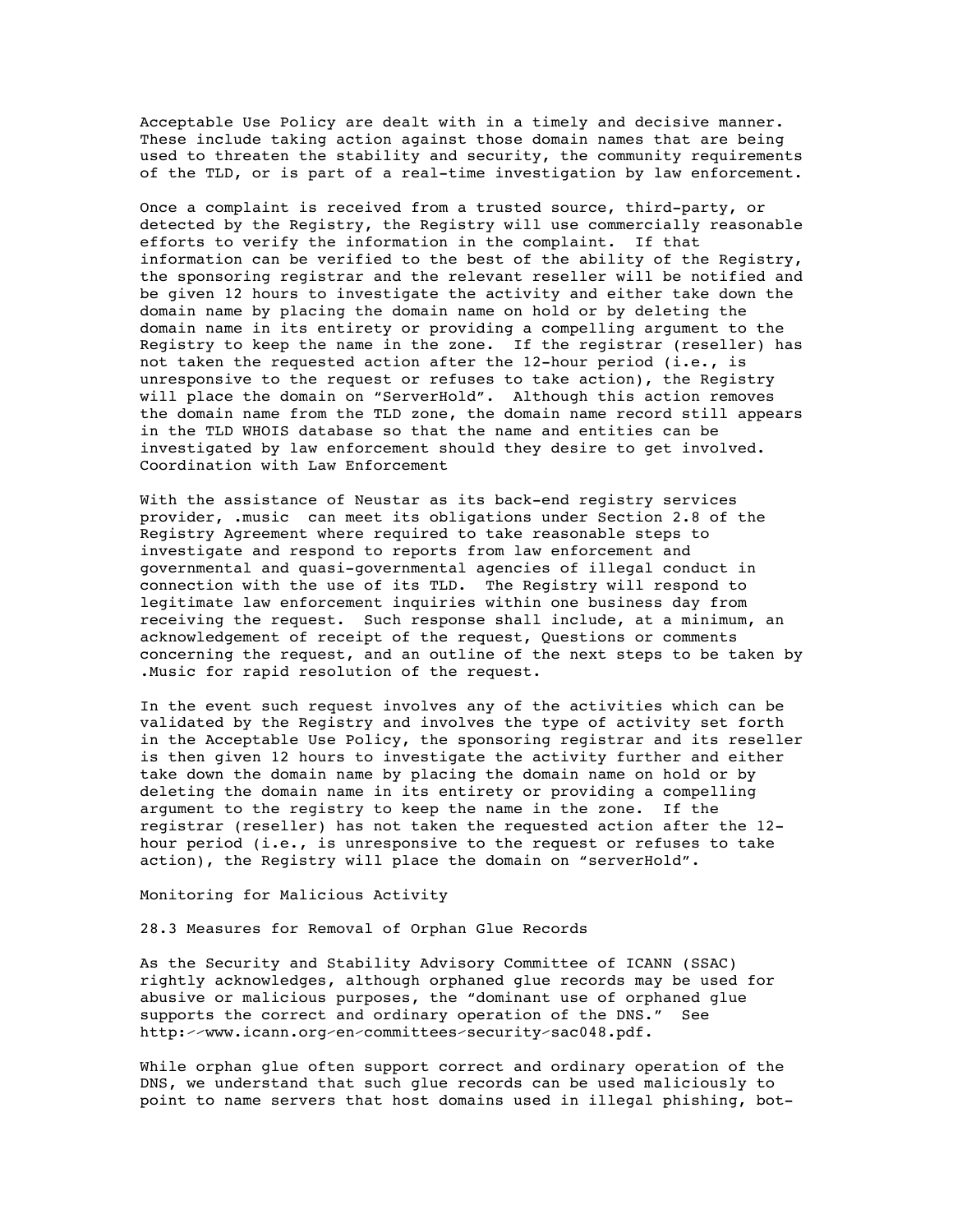nets, malware, and other abusive behaviors. Problems occur when the parent domain of the glue record is deleted but its children glue records still remain in DNS. Therefore, when the Registry has written evidence of actual abuse of orphaned glue, the Registry will take action to remove those records from the zone to mitigate such malicious conduct.

Neustar run a daily audit of entries in its DNS systems and compares those with its provisioning system. This serves as an umbrella protection to make sure that items in the DNS zone are valid. Any DNS record that shows up in the DNS zone but not in the provisioning system will be flagged for investigation and removed if necessary. This daily DNS audit serves to not only prevent orphaned hosts but also other records that should not be in the zone.

In addition, if either .music or Neustar become aware of actual abuse on orphaned glue after receiving written notification by a third party through its Abuse Contact or through its customer support, such glue records will be removed from the zone.

#### 28.4 Measures to Promote WHOIS Accuracy

The dotMusic Registry acknowledges that ICANN has developed a number of mechanisms over the past decade that are intended to address the issue of inaccurate WHOIS information. Such measures alone have not proven to be sufficient and .music will offer a mechanism whereby third parties can submit complaints directly to the Applicant (as opposed to ICANN or the sponsoring Registrar) about inaccurate or incomplete WHOIS data. Such information shall be forwarded to the sponsoring Registrar, who shall be required to address those complaints with their registrants. Thirty days after forwarding the complaint to the registrar, .music will examine the current WHOIS data for names that were alleged to be inaccurate to determine if the information was corrected, the domain name was deleted, or there was some other disposition. If the Registrar has failed to take any action, or it is clear that the Registrant was either unwilling or unable to correct the inaccuracies, Applicant reserves the right to suspend the applicable domain name(s) until such time as the Registrant is able to cure the deficiencies.

In addition, .music shall on its own initiative, no less than twice per year, perform a manual review of a random sampling of .music domain names to test the accuracy of the WHOIS information. Although this will not include verifying the actual information in the WHOIS record, .music will be examining the WHOIS data for prima facie evidence of inaccuracies. In the event that such evidence exists, it shall be forwarded to the sponsoring Registrar, who shall be required to address those complaints with their registrants. Thirty days after forwarding the complaint to the registrar, the Applicant will examine the current WHOIS data for names that were alleged to be inaccurate to determine if the information was corrected, the domain name was deleted, or there was some other disposition. If the Registrar has failed to take any action, or it is clear that the Registrant was either unwilling or unable to correct the inaccuracies, .music reserves the right to suspend the applicable domain name(s) until such time as the Registrant is able to cure the deficiencies.

28.4.1 Authentication of Registrant Information and Monitoring of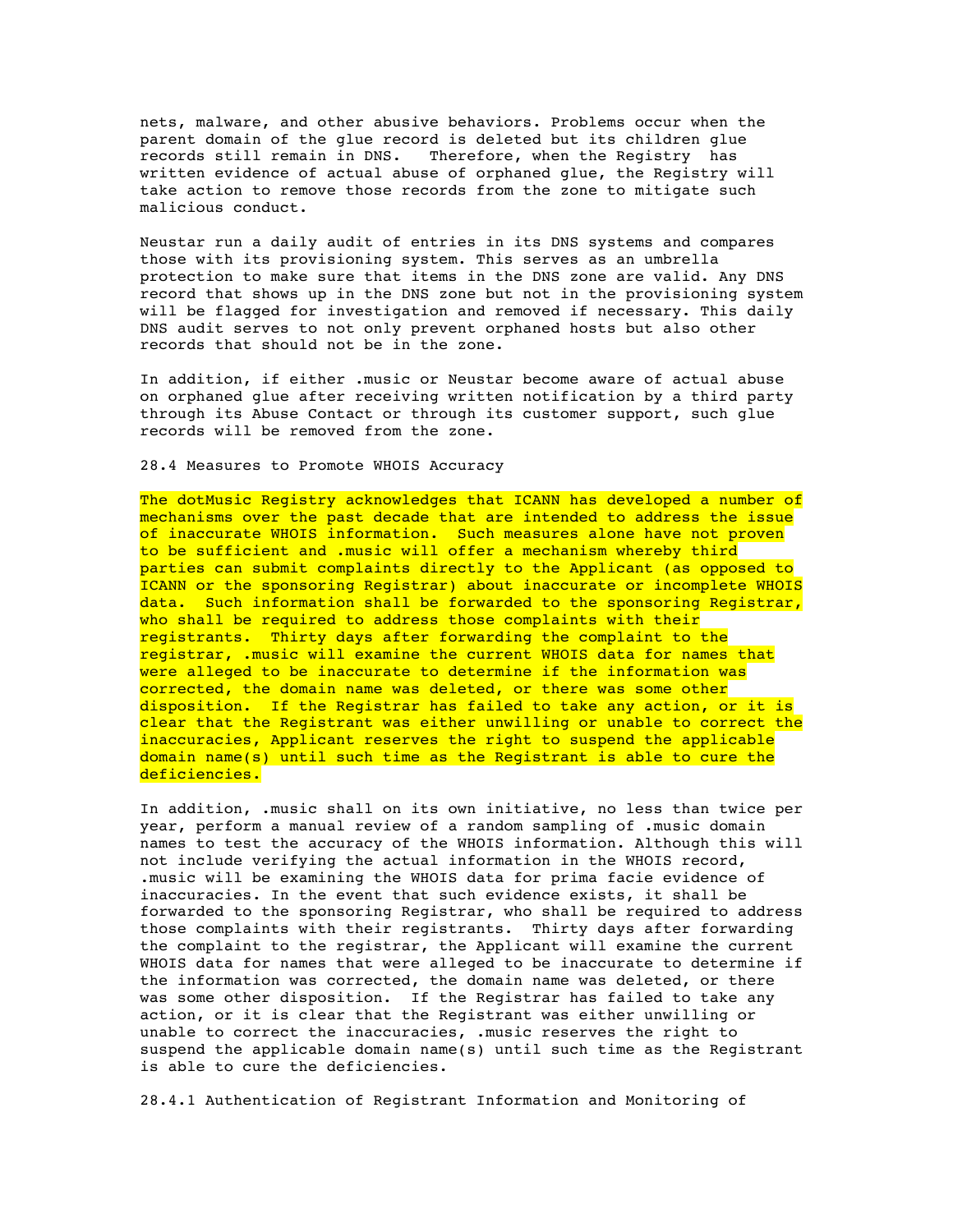Registration Data

Authentication of registrant information as complete and accurate at time of registration. Most .music registrations will be sold by "reseller".music community member associations to their memberships. These resellers will in many cases be able to verify their own memberships at the time of domain sale. To address the case where the reseller lacks the ability to do this in the domain sale process, the .music reseller platform will capture all registrant declaration as to community membership including the identification of their accredited member association. All registrations associated with a given member association will be reported daily to the relevant member association for asynchronous review. Discrepancies in declared community membership will be addressed through the standard abuse practices described in the Acceptable Use Policy.

28.4.3 Policies and Procedures Ensuring Compliance (RRA and RA)

The dotMusic Registry intends to operate as a sole registrar model but will offer exclusive reseller services for music associations to sell domain names to their memberships. This registrar entity and subsequent resellers will be required to enforce measures, establish policies and procedures to ensure compliance, which may include audits, financial incentives, penalties, or other means.

The Registry-Registrar Agreement (RRA) will contain the following terms which will be passed through to the Reseller Agreements where applicable:

1. Confirming that Registrants have a bona fide affiliation with a legitimate Community Member.

2. Requiring that Registrants execute a Registrant Agreement which provides an additional level in securing the protection of creative and intellectual property rights and serves to mitigate copyright infringement, piracy and any other abuse as outlined in the dotMusic Registry policies.

 a. The electronic acceptance of the Registrant Agreement would be a pre-requisite to the confirmation of any registration or renewal transaction performed by the Registrar (reseller).

 b. Ensuring an electronic audit trail is maintained at the registrar, referencing each and every .music registration to an acceptance date of the Registrant Agreement.

3. Requiring their registrants to certify on an annual basis that they are in compliance with all Accreditation Criteria and other policies and requirements governing domains, including, but not limited to, that the registrant:

 a. is not, and will not be involved in any form of copyright infringement, or otherwise facilitate such copyright infringement or provide access to any software, service or application that facilitates copyright infringement, directly or indirectly through the domain;

 b. has all the rights necessary to transmit, display, provide access to, reproduce, distribute, publish, link to, perform or otherwise exploit any copyrighted content made available directly or indirectly through the domain;

 c. has and will maintain appropriate records sufficient to verify any claimed licenses or authorizations to use or exploit creative content owned by third parties;

d. will only use the domain in connection with activities involving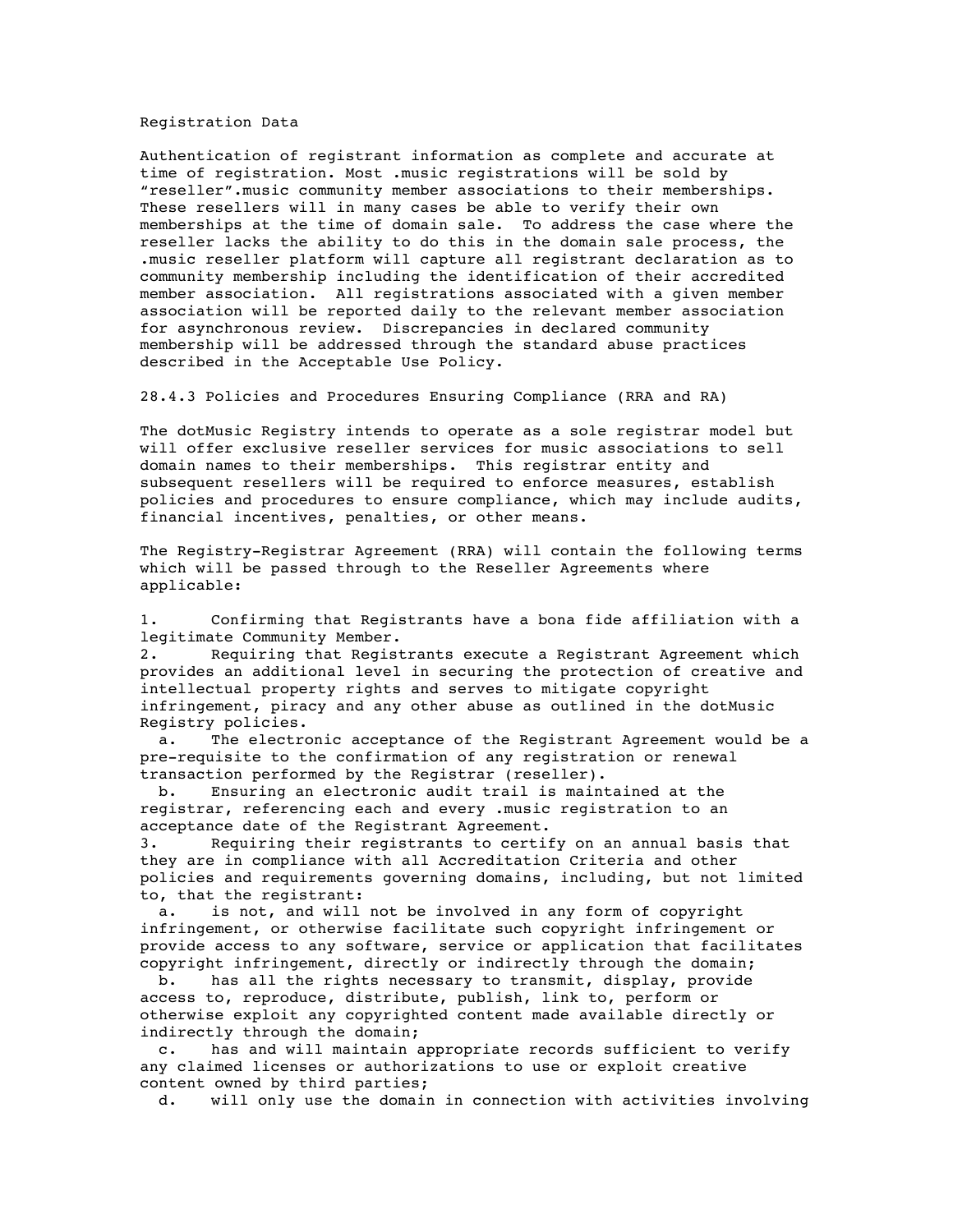legitimate⁄authorized uses of creative works and not to facilitate infringement; and

 e. meets the other Accreditation Criteria and that their operation of the site is legal

4. Acknowledgement that proxy registrations are disallowed, except those proxy registration services that are approved by, and fully comply with ICANN standards and .Music Registry policies.

5. Acknowledgement that the registrar and⁄or reseller will enforce the terms of the Registrant Agreement.

6. Acknowledgement that the registrar and⁄or reseller will endeavor to maintain WHOIS accuracy by:

 a. authenticating the registrant information as complete and accurate at time of registration,

 b. ensure the registrant is a valid member of good standing in at least of one of Coalition Member Organizations. Means requiring submission of identifying membership information.

 c. ensuring completeness and verifying all contact information of principals mentioned in registration data. Means may include utilizing simple web based technology to discern and thus reject inaccurate data (such as mismatch of zip code and State Code), and other means,

 d. regular monitoring of registration data for accuracy and completeness, employing authentication methods, and establishing policies and procedures to address domain names with inaccurate or incomplete WHOIS data. Means to do so would include periodic email alerts to the domain name registrant to verify or correct WHOIS information.

7. Acknowledgement of and compliance with .Music Registry's abuse detection and mitigation procedures, up to and including domain takedown.

8. Acknowledgement of the .Music Registry's right to take action to ensure compliance with the abuse detection and mitigation policies and procedures of the .Music Registry.

 a. Acceptance of .Music's right to suspend domains found to be in violation of .Music policies.

 b. Implement reasonable procedures to identify repeat registrants that attempt to avoid detection as repeat offender registrants, etc.

 c. Registrar (resellers) will be required to promptly take down⁄deregister domains that fail to comply with the Accreditation Criteria and other policies governing domains (including, but not limited to breach of the certification contemplated below), and to refuse to accept registrations from registrants that previously violated such criteria or policies.

d. Annual verification of and electronic acceptance of the RRA.

Last but not least, the .Music Registry will create the Registrant Agreement. The RA would be furnished to all .Music registrar's resellers as part of the reseller accreditation procedures. The RA would at a minimum require all registrants to:

1. Agree to and abide by the terms of the .Music Registrant Agreement.

2. Adhere to the protection of Creative and Intellectual Property rights such as mitigating copyright infringement and piracy as well as guarding against other abuses such as cyber squatting, typo-squatting or other abusive registration practices defined in the agreement.

3. Annually notifying Registrants of their current agreement to: a. Avoid of any form of copyright infringement, or otherwise facilitate such copyright infringement or provide access to any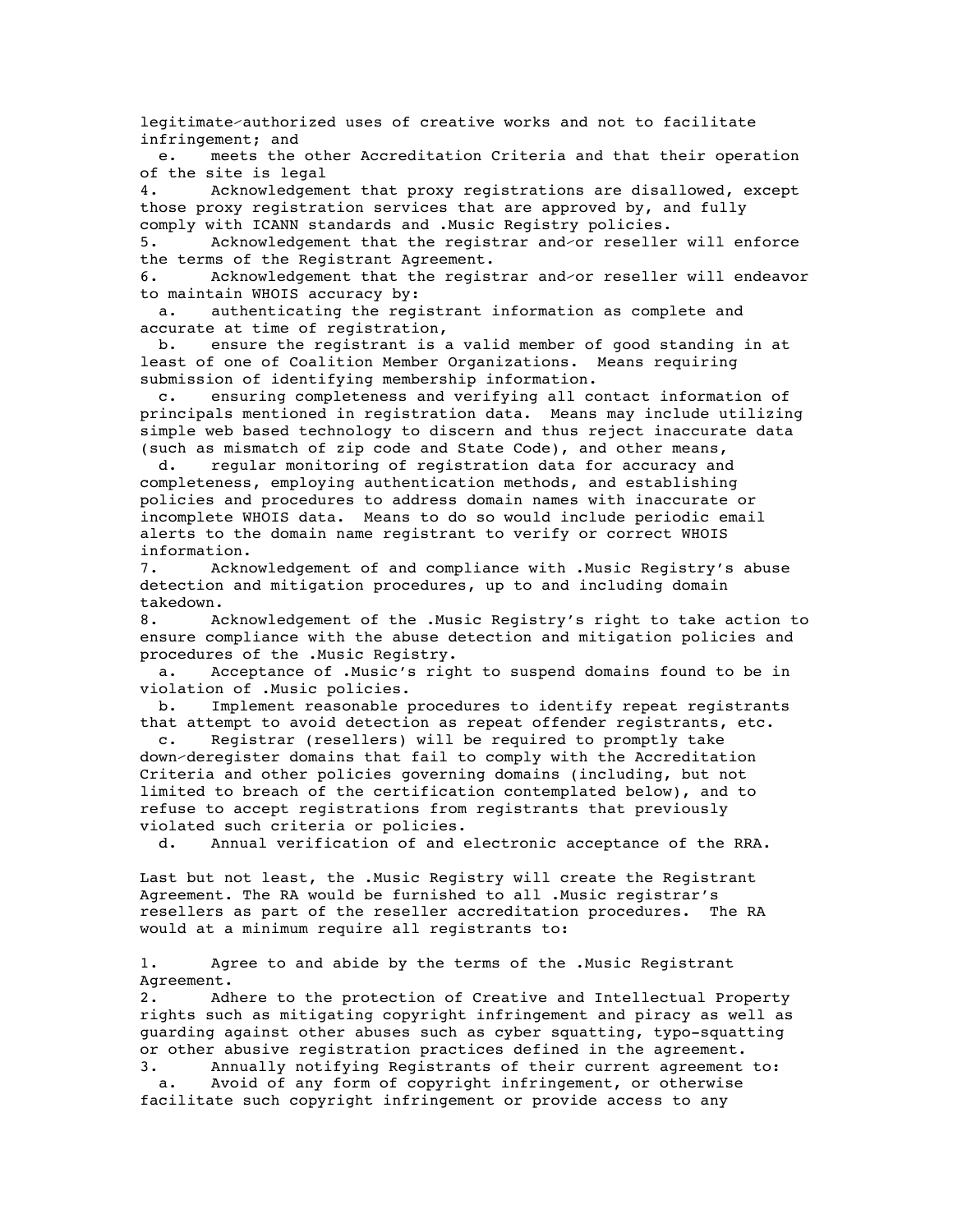software, service or application that facilitates copyright infringement, directly or indirectly through the domain;

 b. Possess all necessary rights to transmit, display, provide access to, reproduce, distribute, publish, link to, perform or otherwise exploit any copyrighted content made available directly or indirectly through the domain;

 c. Maintain appropriate records to sufficiently verify any claimed licenses or authorizations to use or exploit creative content owned by third parties;

 d. Use the domain only in connection with activities involving legitimate⁄authorized uses of creative works and not to facilitate infringement;

 e. Meet other Accreditation Criteria as set forth from time to time f. Implement reasonable monitoring of their site and their domain

to police against infringing activity;

 g. Implement reasonable enforcement procedures to ensure that any unauthorized content isremoved before being placed on the domain or immediately removed once the registrant becomes aware of such unauthorized content;

 h. Proactively ensure unauthorized content is not made available via the domain;

 i. Acknowledge the .Music Registry's right to engage in monitoring and policing activity of the registrant's domain and site; and

 j. Provide evidence of reasonable security and other measures that will be used to protect content made available from the domain.

4. Acknowledgement that if the registrant's domain use is found to be in violation of the .Music Registrant Agreement, the domain will be subject to suspension and reclaimed by the Registry.

.Music Registry will set itself up as a sole registrar, providing reseller capability to Community Member Associations, who will in turn sell .Music domains to their memberships. This model will provide the following advantages:

• minimize malicious conduct in .music (eg: quicker takedown in case of abusive behavior),

• minimize dot Music Registry's administrative and technical costs,

• maximize compliance with dotMusic Registry policies, and maximize control, as the dotMusic Registry would be the "Registrar of Record" in the WHOIS.

28.5 Resourcing Plans

Responsibility for abuse mitigation rests with a variety of functional groups. The Abuse Monitoring team is primarily responsible for providing analysis and conducting investigations of reports of abuse. The customer service team also plays an important role in assisting with the investigations, responded to customers, and notifying registrars of abusive domains. Finally, the Policy⁄Legal team is responsible for developing the relevant policies and procedures.

The necessary resources will be pulled from the pool of available resources described in detail in the response to Question 31, as well as resources described under the Abuse and Compliance Team. The following resources are available from those teams:

Customer Support – 12 employees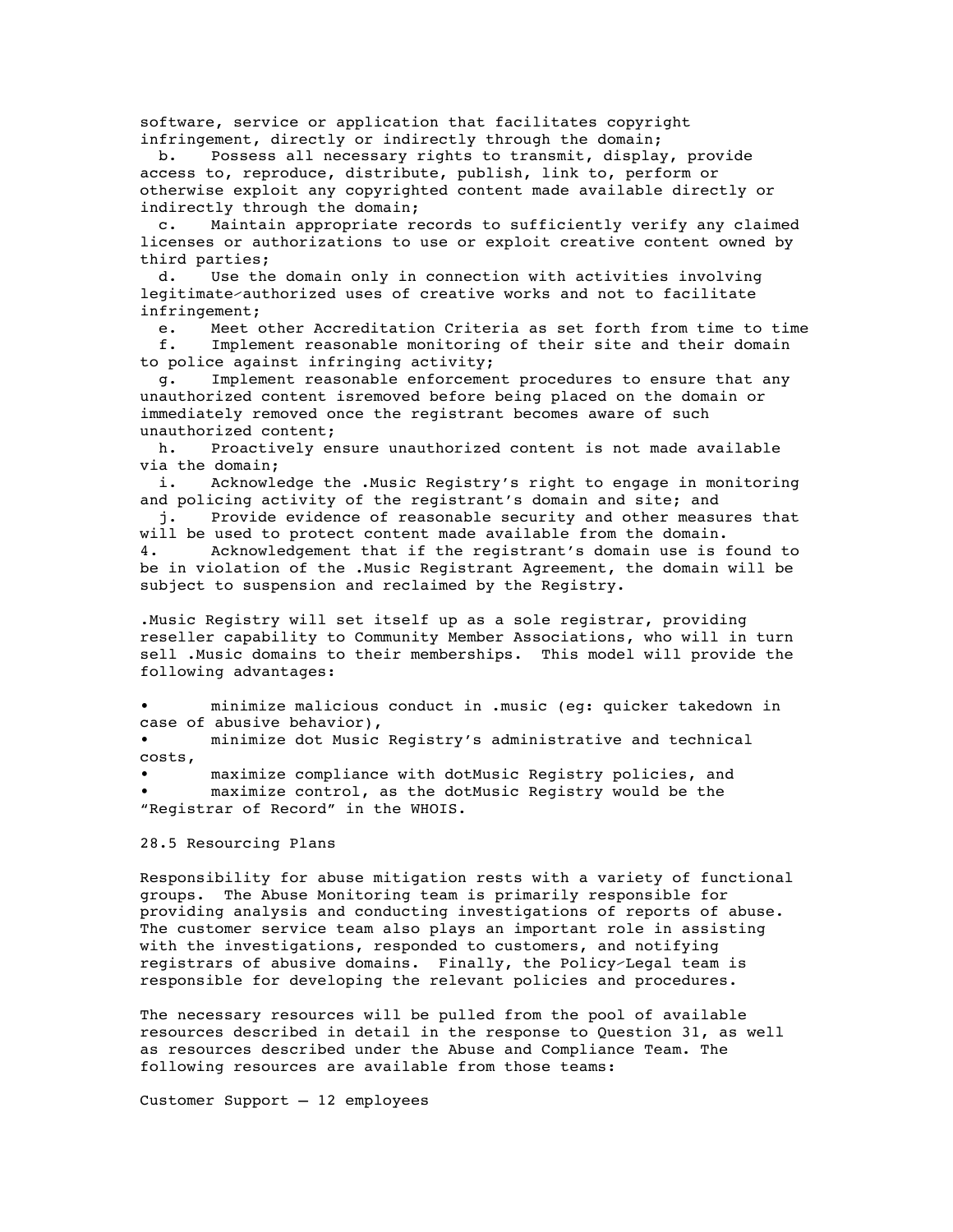Policy⁄Legal – 2 employees Abuse and Compliance Monitoring Team – 4 employees

The dotMusic Registry, as noted in our financials, has provisioned for a community compliance and support function. Oncall 24⁄7⁄365, this team supports both the community eligibility verification functions as well as providing a Tier 2 escalation for abuse cases reported through the Tier 1 Neustar Customer Support Teams. We estimate the community and compliance support function will spend no more than 10% of their collective time responding to abuse complaints in view of the estimated registration volumes and for the following reasons:

– Registrants are verified members of an accredited .music community organization or association in order to have an "active" registration and are held to strict community eligibility requirements Registrants are well informed that IP protection is a

fundamental priority to attain a .music domain. They risk substantial investment loss by risking non-compliance to the participation requirements in .music

– Registrants who lose their .music registrations due to noncompliance can put their related music organization or association memberships at risk

The .music domain while market-competitive, is not a low cost domain space, which further has a cooling effect on attempted abusive registration

– Regular compliance scanning of the namespace for both community eligibility requirement conformance and abuse detection, as described in Q18 and earlier in Q28 will operate as a deterrent to abusive registration use.

# **30.(a).2 Summary of Security Policies**

Neustar has developed a comprehensive Information Security Program in order to create effective administrative, technical, and physical safeguards for the protection of its information assets, and to comply with Neustarʹs obligations under applicable law, regulations, and contracts. This Program establishes Neustarʹs policies for accessing, collecting, storing, using, transmitting, and protecting electronic, paper, and other records containing sensitive information.

-The policies for internal users and our clients to ensure the safe, organized and fair use of information resources.

-The rights that can be expected with that use.

-The standards that must be met to effectively comply with policy.

-The responsibilities of the owners, maintainers, and users of Neustarʹs information resources.

-Rules and principles used at Neustar to approach information security issues

The following policies are included in the Program: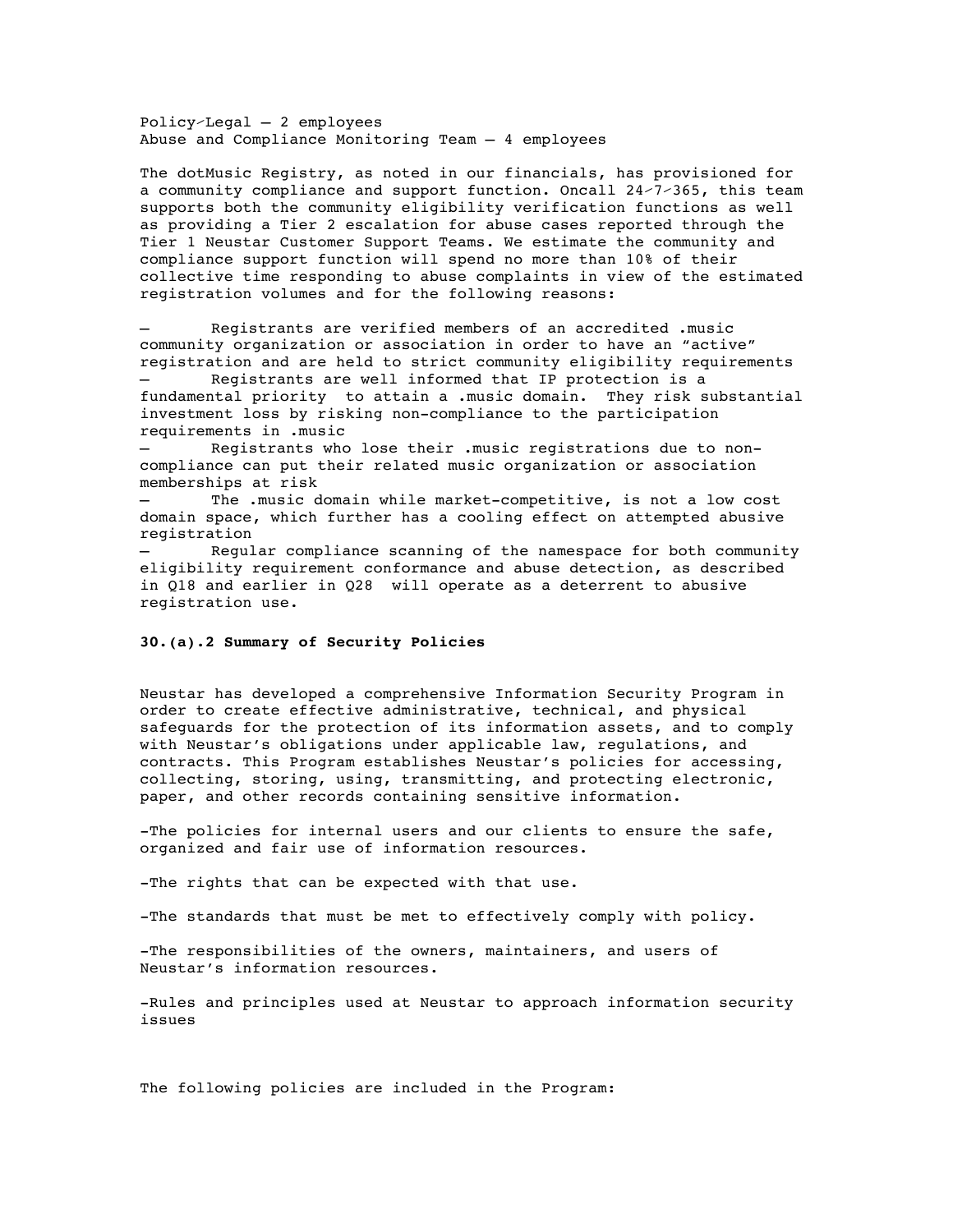# 1. Acceptable Use Policy

The Acceptable Use Policy provides the rules of behavior covering all Neustar Associates for using Neustar resources or accessing sensitive information.

#### 2. Information Risk Management Policy

The Information Risk Management Policy describes the requirements for the on-going information security risk management program, including defining roles and responsibilities for conducting and evaluating risk assessments, assessments of technologies used to provide information security and monitoring procedures used to measure policy compliance.

#### 3. Data Protection Policy

The Data Protection Policy provides the requirements for creating, storing, transmitting, disclosing, and disposing of sensitive information, including data classification and labeling requirements, the requirements for data retention. Encryption and related technologies such as digital certificates are also covered under this policy.

## 4. Third Party Policy

The Third Party Policy provides the requirements for handling service provider contracts, including specifically the vetting process, required contract reviews, and on-going monitoring of service providers for policy compliance.

# 5. Security Awareness and Training Policy

The Security Awareness and Training Policy provide the requirements for managing the on-going awareness and training program at Neustar. This includes awareness and training activities provided to all Neustar Associates.

# 6. Incident Response Policy

The Incident Response Policy provides the requirements for reacting to reports of potential security policy violations. This policy defines the necessary steps for identifying and reporting security incidents, remediation of problems, and conducting lessons learned post-mortem reviews in order to provide feedback on the effectiveness of this Program. Additionally, this policy contains the requirement for reporting data security breaches to the appropriate authorities and to the public, as required by law, contractual requirements, or regulatory bodies.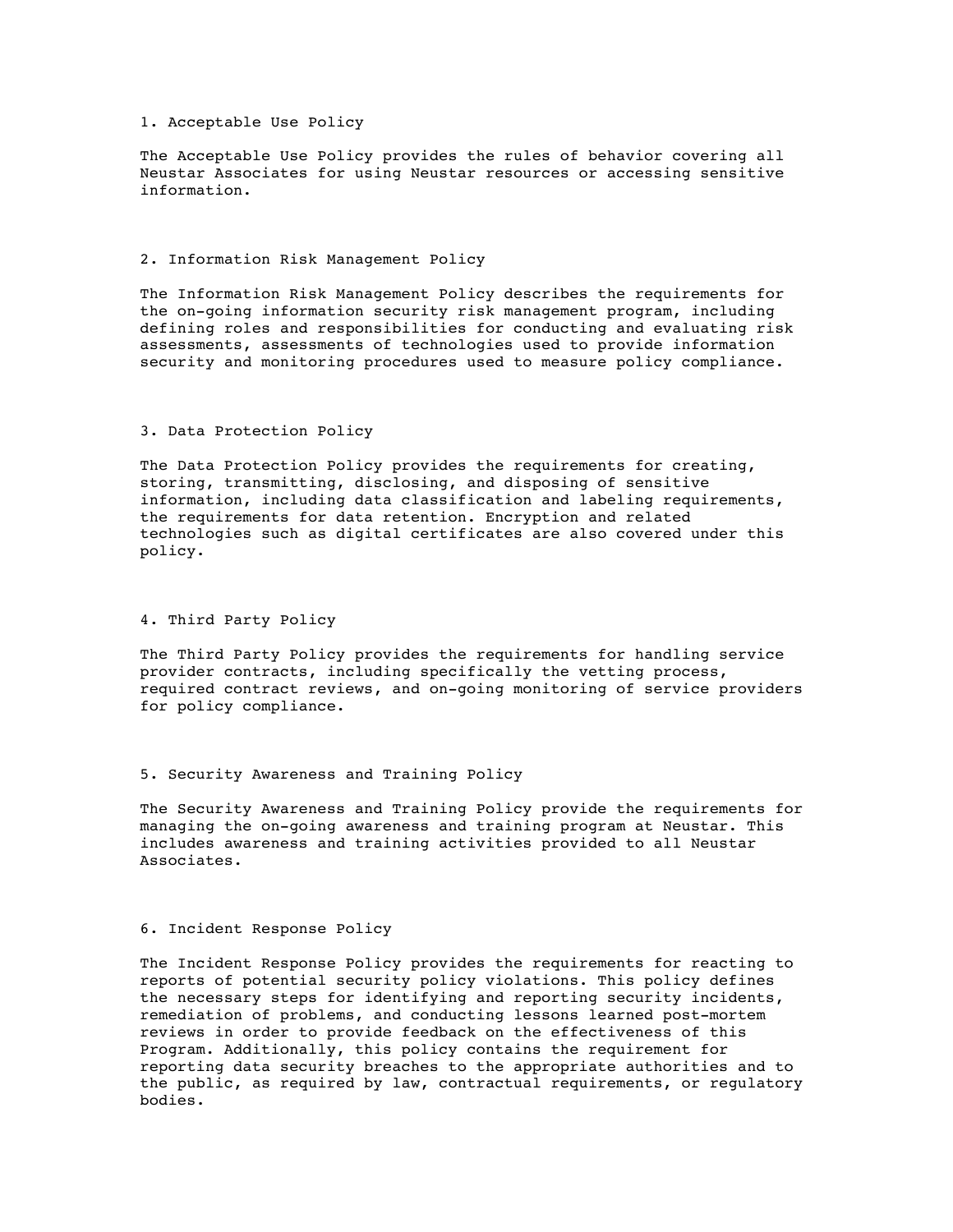#### 7. Physical and Environmental Controls Policy

The Physical and Environment Controls Policy provides the requirements for securely storing sensitive information and the supporting information technology equipment and infrastructure. This policy includes details on the storage of paper records as well as access to computer systems and equipment locations by authorized personnel and visitors.

# 8. Privacy Policy

Neustar supports the right to privacy, including the rights of individuals to control the dissemination and use of personal data that describes them, their personal choices, or life experiences. Neustar supports domestic and international laws and regulations that seek to protect the privacy rights of such individuals.

#### 9. Identity and Access Management Policy

The Identity and Access Management Policy covers user accounts (login ID naming convention, assignment, authoritative source) as well as ID lifecycle (request, approval, creation, use, suspension, deletion, review), including provisions for system⁄application accounts, shared⁄group accounts, guest⁄public accounts, temporary⁄emergency accounts, administrative access, and remote access. This policy also includes the user password policy requirements.

#### 10. Network Security Policy

The Network Security Policy covers aspects of Neustar network infrastructure and the technical controls in place to prevent and detect security policy violations.

# 11. Platform Security Policy

The Platform Security Policy covers the requirements for configuration management of servers, shared systems, applications, databases, middleware, and desktops and laptops owned or operated by Neustar Associates.

### 12. Mobile Device Security Policy

The Mobile Device Policy covers the requirements specific to mobile devices with information storage or processing capabilities. This policy includes laptop standards, as well as requirements for PDAs, mobile phones, digital cameras and music players, and any other